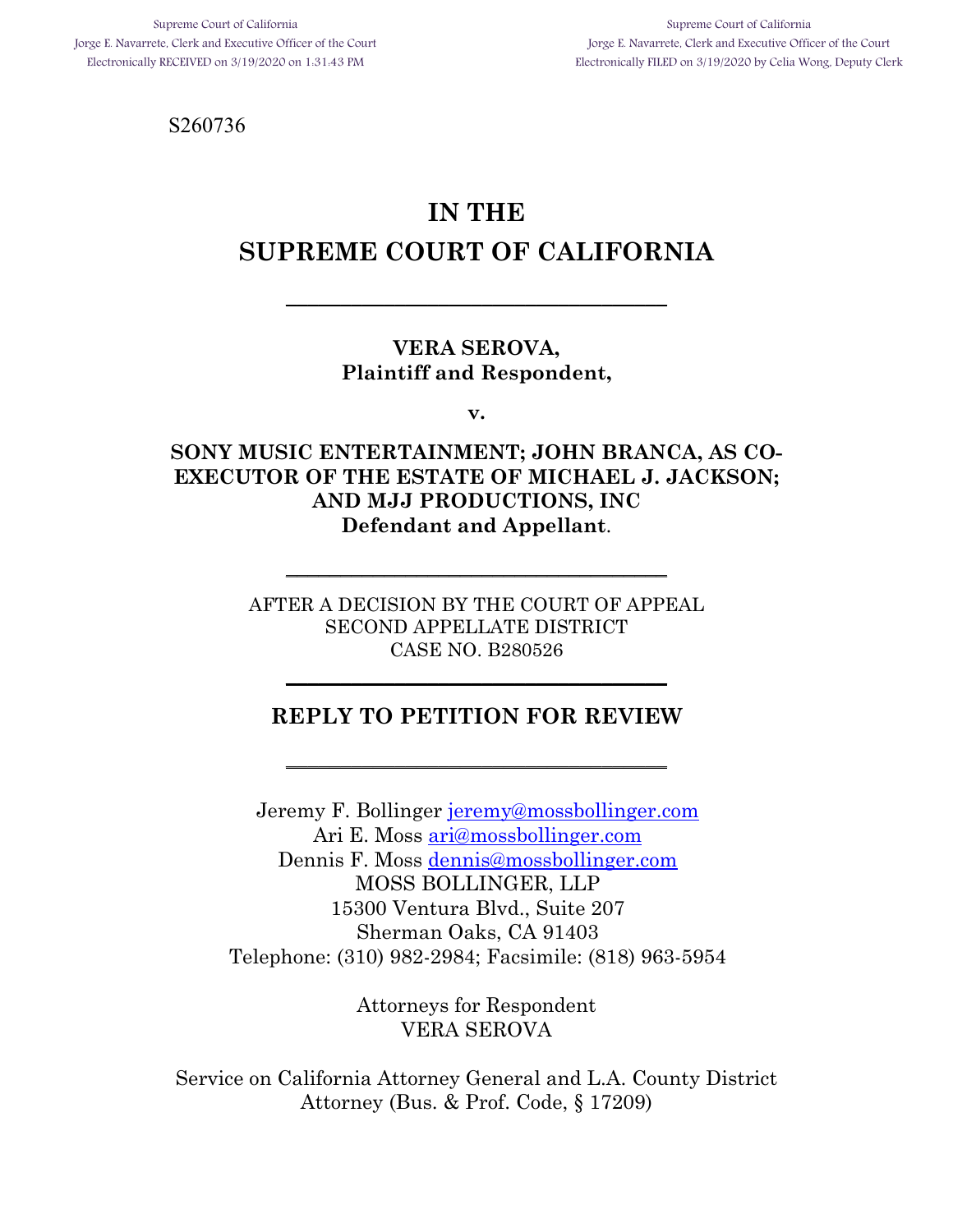## **TABLE OF CONTENTS**

| Ι.   |                                                                                                                              |
|------|------------------------------------------------------------------------------------------------------------------------------|
| H.   |                                                                                                                              |
|      | The COA's first-prong analysis under $FilmOn$ conflicts<br>А.<br>with multiple prior authorities, including $FilmOn$ itself, |
|      | The COA's holding that by describing qualities of its<br>1.<br>product the seller participates in a public debate            |
|      | The COA's analysis of context conflicts with<br>2.<br>FilmOn, creates bad law and eliminates defendant's                     |
|      | The COA's decision creates an ambiguity in California<br>Β.                                                                  |
|      | The COA's conclusion that personal knowledge is<br>1.<br>required for speech to be commercial is unqualified and             |
|      | The COA decision makes speech not actionable<br>2.<br>under the UCL, CLRA or FAL absent the speaker's                        |
|      | Holding sellers liable for false attribution of creative<br>3.<br>works does not create constitutional infirmities 14        |
|      | The decision effectively immunizes sales of art<br>4.                                                                        |
|      | $\mathcal{C}$ .<br>The COA's decision creates a far-reaching                                                                 |
| III. |                                                                                                                              |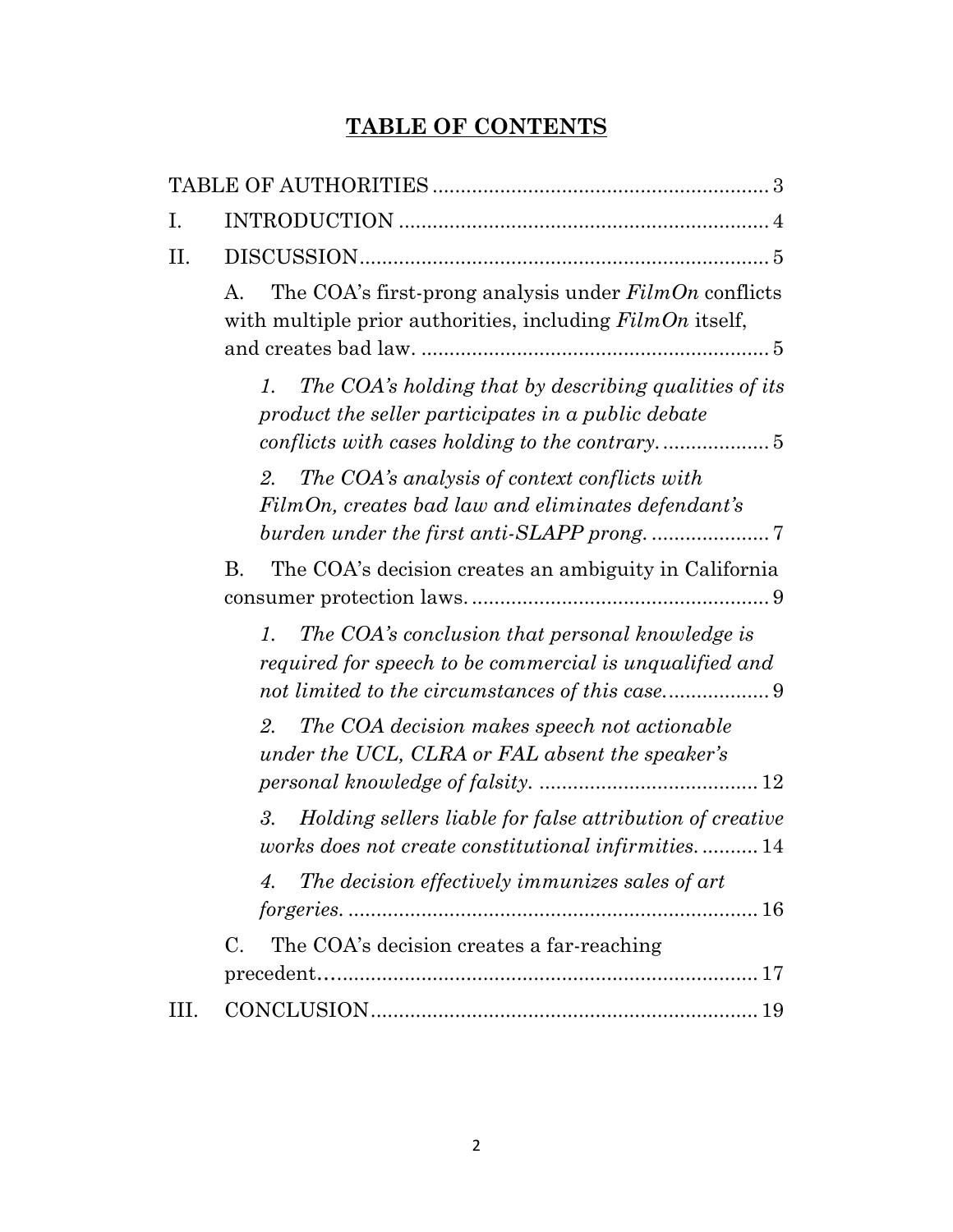## **TABLE OF AUTHORITIES**

### **Cases**

## **Statutes & Regulations**

| Consumer Legal Remedies Act; Civ. Code § 1750 et seq  13       |  |
|----------------------------------------------------------------|--|
|                                                                |  |
| False Advertising Law, Business & Professions Code § 1750013   |  |
| Unfair Competition Law (Bus. & Prof. Code § 17200 et seq.)  13 |  |

## **Other Authorities**

| <i>Nike, Inc. v. Kasky, 2003 WL 836205 (U.S.) (U.S.Amicus.Brief,</i> |  |
|----------------------------------------------------------------------|--|
|                                                                      |  |
| Nike, Inc. v. Kasky, 2003 WL 836403 (U.S.) (U.S.Amicus.Brief.        |  |
|                                                                      |  |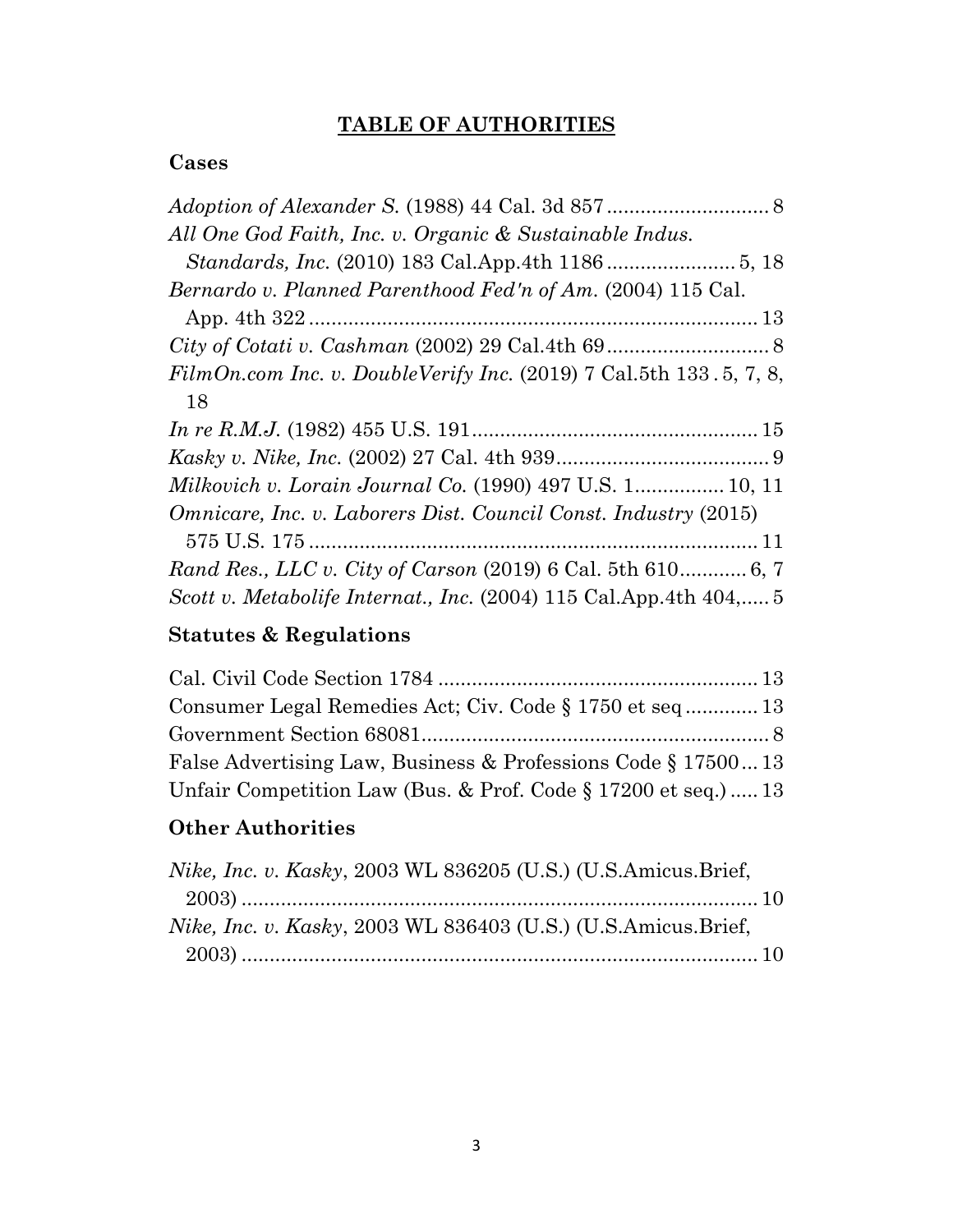#### **I. INTRODUCTION**

The Petition for Review, the Sony Defendants' Answer, and the Court of Appeal ("COA") decision need to be put into proper perspective. In the midst of a controversy known only to a discrete part of the public at large over the authenticity of the vocals on the Cascio recordings, the Sony Defendants advertised an album containing the recordings to a worldwide audience of consumers, and placed a label on the album that represented (and continues to represent) to that audience, *as fact*, that Michael Jackson sang all the songs on the album.

The COA used the controversy fueled by good faith allegations of deceit to confer *extra protection* on representations to a worldwide audience, because the representations purportedly "participated" in the controversy. The COA then bootstrapped such attenuated "participation" into a basis to protect the Sony Defendants from liability for misrepresentations to the consuming public.

This outcome is patently absurd. Californians should not be required to forfeit their right to be told the truth in advertising simply because of a controversy they know nothing about.

/// /// ///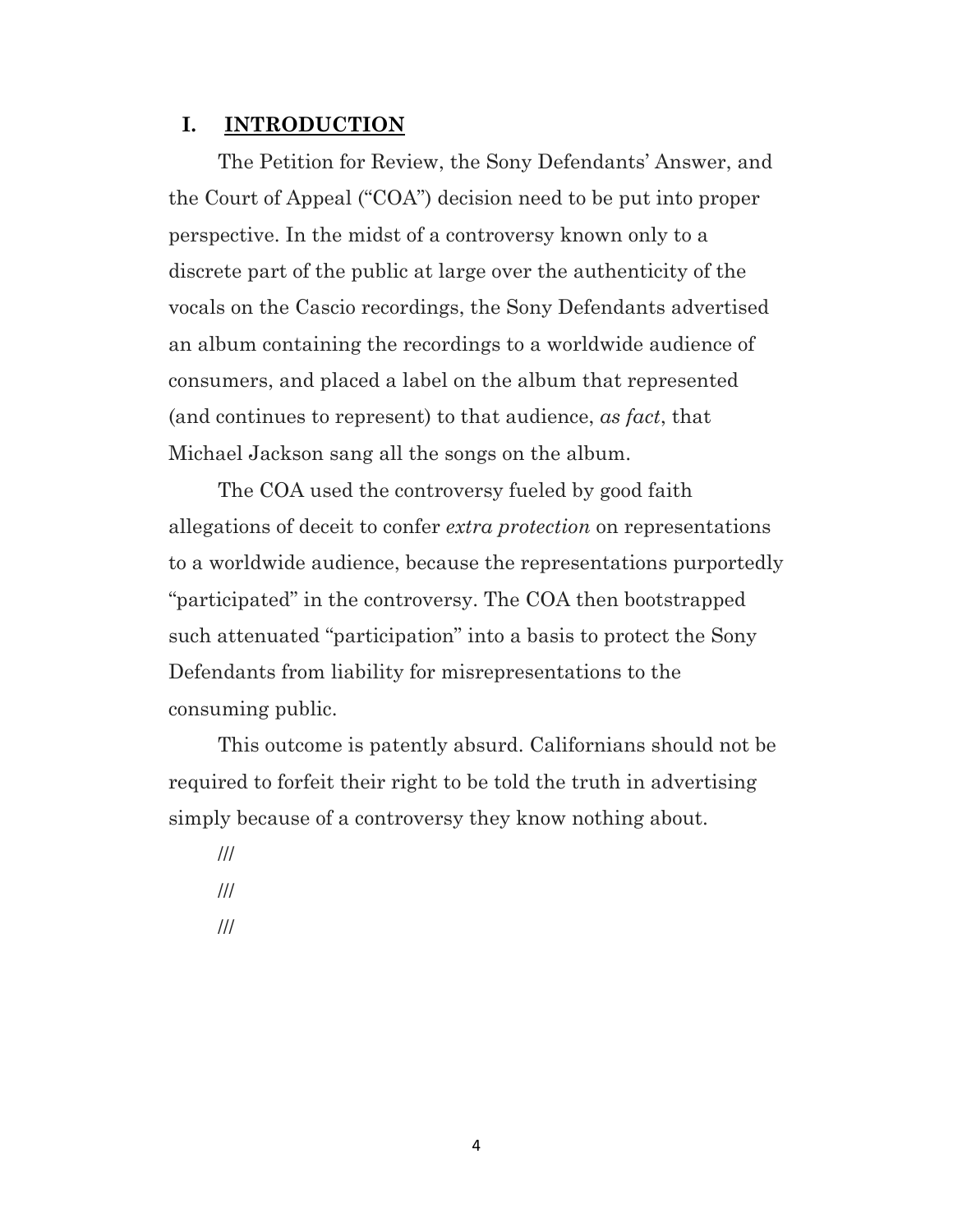#### **II. DISCUSSION**

**A. The COA's first-prong analysis under** *FilmOn* **conflicts with multiple prior authorities, including** *FilmOn* **itself, and creates bad law.**

> *1. The COA's holding that by describing qualities of its product the seller participates in a public debate conflicts with cases holding to the contrary.*

The Sony Defendants argue there is no split of authority that justifies review on the first anti-SLAPP prong. But there is such a split: the case contradicts multiple decisions holding that a defendant's speech about mundane matters, such as a description of product qualities for consumers, does not participate in the debate on issues of public interest. (*See, e.g.*, *All One God Faith, Inc. v. Organic & Sustainable Indus. Standards, Inc.* (2010) 183 Cal.App.4th 1186, 1203–1204 (*All One God Faith*); *Scott v. Metabolife Internat., Inc.* (2004) 115 Cal.App.4th 404, 423.)

For example, in *All One God Faith,* repeatedly cited by *FilmOn* (*FilmOn.com Inc. v. DoubleVerify Inc.* (2019) 7 Cal.5th 133, 145, 151), the court of appeal found the placement of the "OASIS Organic" seal on cosmetic products did not contribute to a debate about the meaning of the term "organic." (*All One God Faith, supra*, 183 Cal.App.4th at 1203–1204.) Yet, here, the COA reasoned the placement of the "Michael Jackson" label on a music album *did* contribute to a debate about whether Jackson sang three controversial songs released on the album. The cases are not meaningfully distinguishable. According to the COA, attributing the songs to Jackson showed the Sony Defendants' "acceptance of that fact" that Jackson sang the songs, which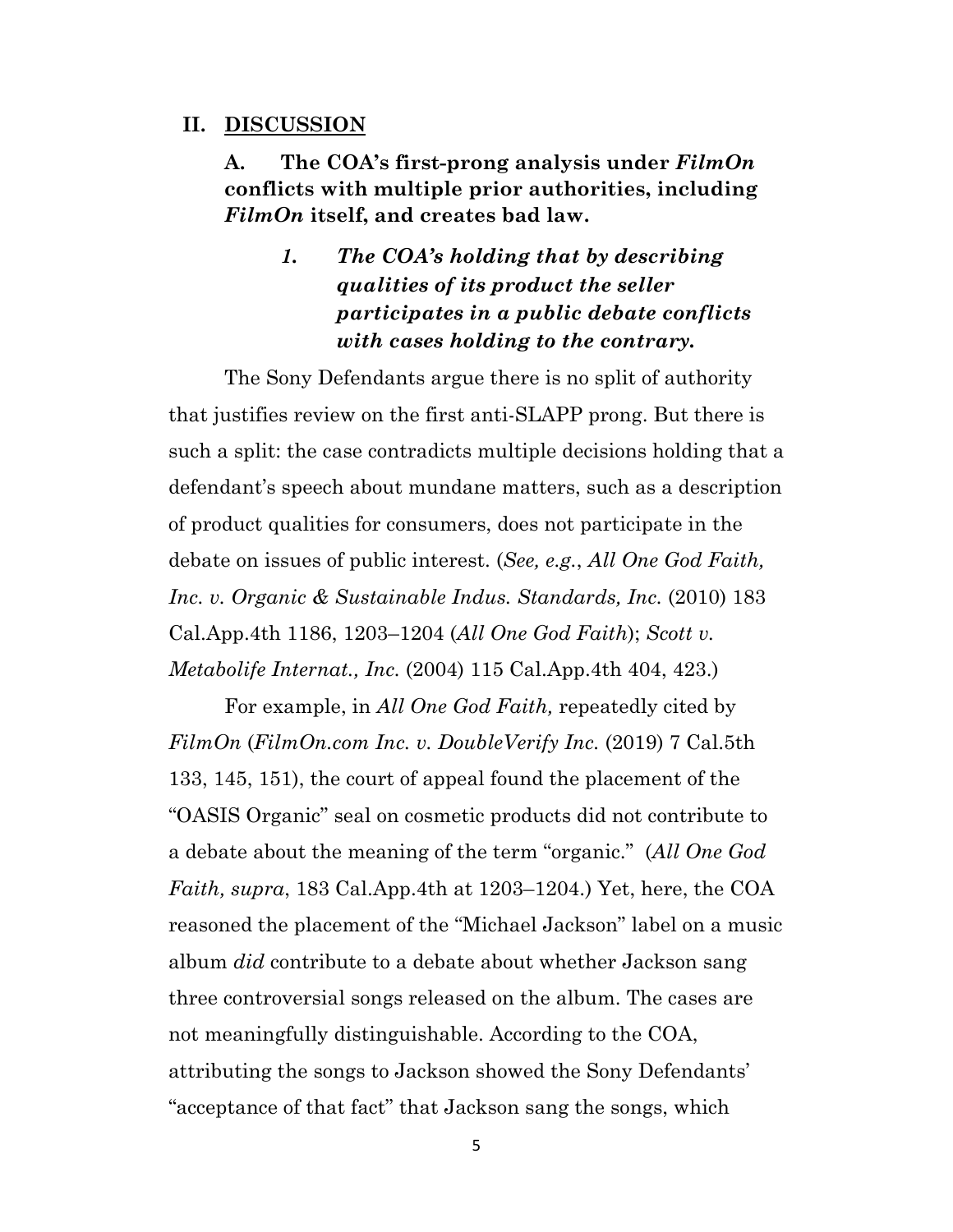"communicated [their] position" on the debated issue. (Slip. Op. 24). But OASIS similarly argued that by authorizing manufacturers to place the "OASIS organic" seal on certain products OASIS furthered its right to express a position on what is encompassed by the term "organic." (*All One God Faith,* at 1203.) *All One God Faith* rejected that argument. (*Id*.)

This Court abolished such attempts to equate mundane matters with issues of public interest based on a mere attenuated connection in *Rand Res., LLC v. City of Carson* (2019) 6 Cal. 5th 610 (*Rand*), where the Court held the statements about who represented the City of Carson in negotiations about building an NFL stadium were not made "in connection" with the public issue of the stadium construction under the anti-SLAPP statute. (*Rand*, at 626.) The Sony Defendants argue that *Rand* is distinguishable because the identity of the City's agent was not a matter of public concern, whereas "identifying Michael Jackson as the artist was directly responding to the public controversy." (Pet. Answer, at  $17$  n.  $7$ .)<sup>1</sup> But the album cover and the video

<sup>1</sup> Notably, the Sony Defendants took the exact opposite position in their appellate brief. (AOB 41 ["The Album Cover does not include any statements about who sang the lead vocals on the Cascio Tracks, and thus is not misleading as a matter of law."], 43 ["The video does not state that Jackson sang lead vocals on the Cascio Tracks"].) So it is the Sony Defendants, not Plaintiff, who are trying to "have it both ways." Plaintiff's position is consistent: the challenged advertisements do not address the topic of the controversy, as evidenced by both their content and context, and therefore do not participate in the debate, but they do convey to consumers that the album contains 10, instead of 7, Michael Jackson songs, and by way of that mislead consumers.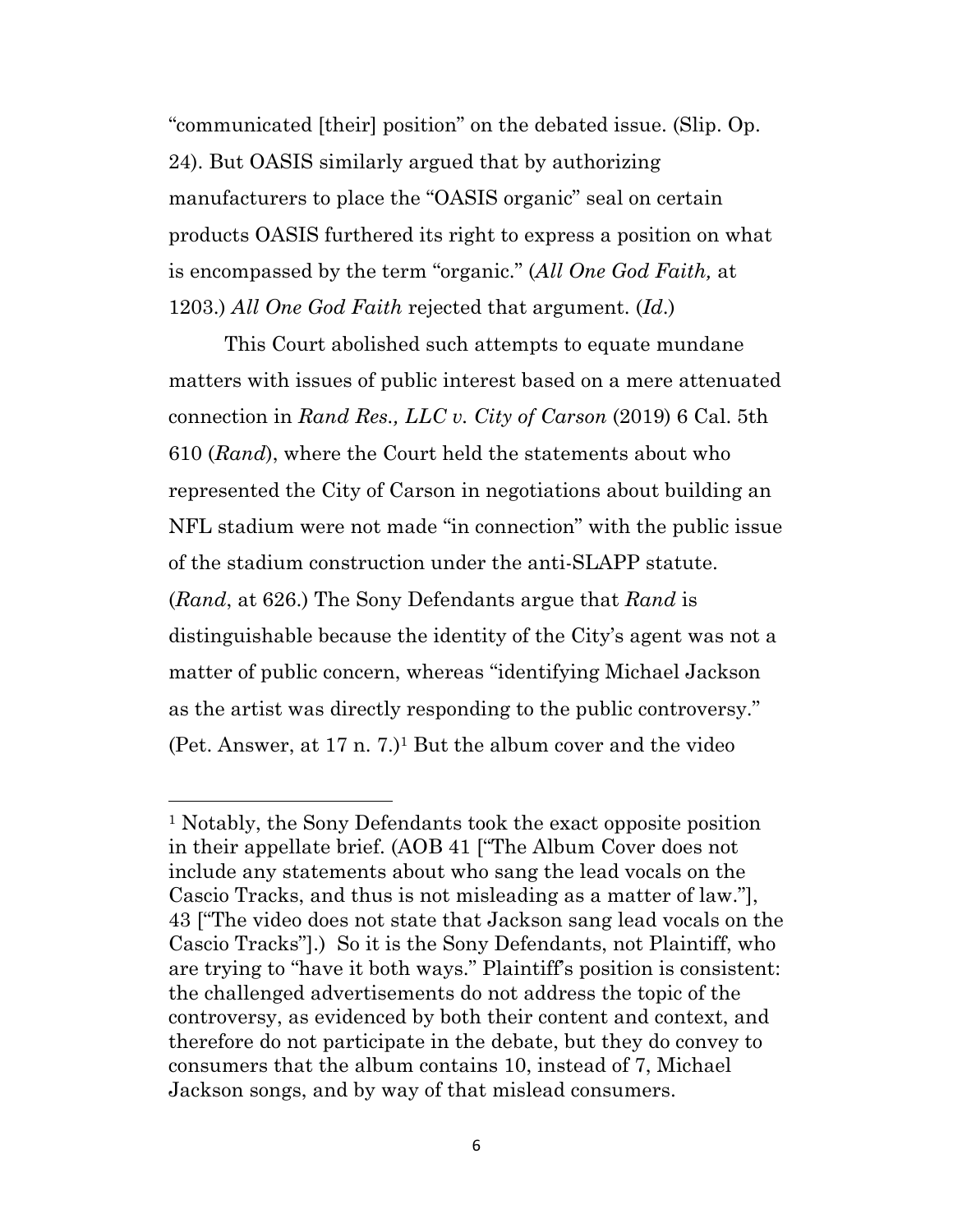commercial do not at all respond to the controversy: They do not convey a message that the three controversial songs are sung by Jackson, rather than another artist. Instead, they represent a fact to a worldwide audience of potential buyers who have no clue that the controversy exists: Buy this album and you will hear previously unreleased songs sung by Michael Jackson. What music is included on the CD available for sale is an issue just as "routine" and pertaining to a commercial transaction as the issue of who represents the City in negotiations about the construction of a stadium. (*Rand*, 6 Cal. 5th at 626.) The connection of this sales-oriented message to the public controversy about the three songs is "attenuated". (*Id*.) Thus, the COA's holding runs afoul of *Rand*.

## *2. The COA's analysis of context conflicts with FilmOn, creates bad law and eliminates defendant's burden under the first anti-SLAPP prong.*

The Sony Defendants argue the COA did not offend *FilmOn* because it holistically reviewed the *FilmOn* factors and made the decision based on their combination. (Pet. Answer 20.) The problem with the COA's "holistic review", however, is that it managed to base its holding that the advertisements participated in the public debate upon the combination of three *purely commercial* factors. (Slip Op. 25 [stating the purpose is commercial], 30 [concluding the speaker and the audience are commercial]). The context of this case is not meaningfully distinguishable from *FilmOn*, except in one aspect: the speech here was public. Future courts facing the task to reconcile the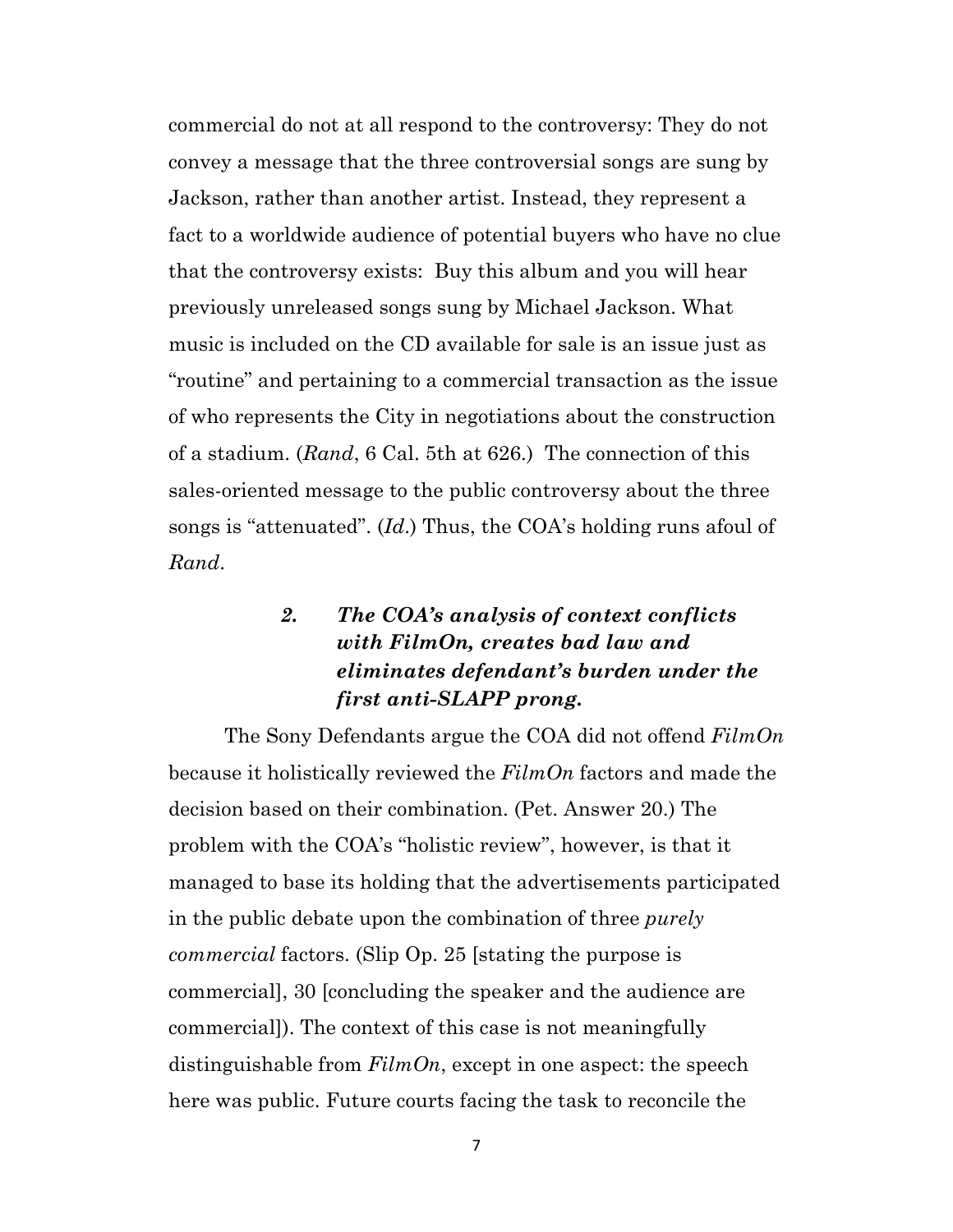two cases will have no choice but to assume *FilmOn* is limited to private speech.2

Furthermore, the COA's conclusions that (1) a public controversy and consumers' interest in knowing the truth about the advertised products shield alleged misrepresentation (Slip Op. 25–26), and (2) publishers enjoy a protected right to shape consumers' experience of creative works by misrepresenting their source (Slip Op. 26–27) create bad law that warrants review and a superseding opinion.

Finally, this Court should clarify whether defendants are required to produce evidence of context showing participation under *FilmOn*. The anti-SLAPP statute places the burden of production under the first prong on defendants (*City of Cotati v. Cashman* (2002) 29 Cal.4th 69, 76), yet the COA made contextual findings in favor of the Sony Defendants without *any* evidence

<sup>2</sup> The COA also justified its first-prong holding by the purported need to avoid the risk of curtailing protected expression. (Slip Op. 26–27.) However, this argument is irrelevant to the analyzed issue: whether the challenged advertisements contributed to the debate about who sang on the Cascio recordings. Rather, this part of the COA's reasoning seems to suggest that attribution of music in general is protected by the anti-SLAPP statute. But this issue was neither proposed nor briefed by the parties, and Government Code section 68081 requires that in such cases, the court of appeal give the parties an opportunity for supplemental briefing. (*Adoption of Alexander S.* (1988) 44 Cal. 3d 857, 864– 65). In light of multiple other problems with the COA's decision, the fact that the COA's holding was not based on this reasoning alone, and the *de novo* standard of review of anti-SLAPP motions, this Court should grant review and request supplemental briefing on this issue if the Court believes it should be considered, rather than remand the case for the COA to issue a third problematic published opinion.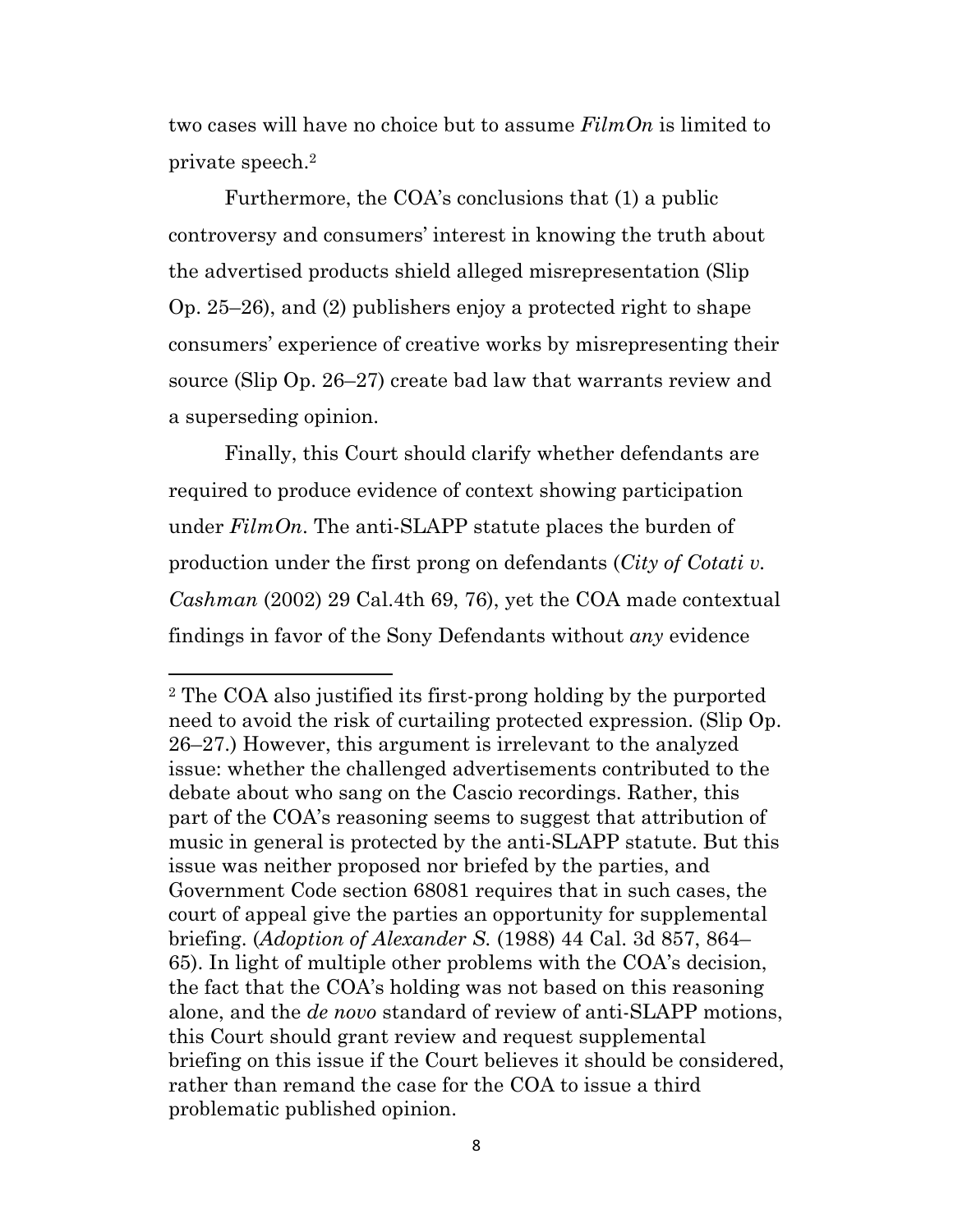produced by them (Pet. 16–19) in the face of a common-sense conclusion that what connects the speaker, the audience and the purpose of an advertisement is the contemplated commercial transaction, not the public debate. Absent review, the COA's published decision effectively wipes out the defendants' burden of production.

### **B. The COA's decision creates an ambiguity in California consumer protection laws.**

## *1. The COA's conclusion that personal knowledge is required for speech to be commercial is unqualified and not limited to the circumstances of this case.*

The Sony Defendants downplay the potential impact of the COA's reinterpretation of the *Kasky* test for commercial speech by saying that personal knowledge was only one of the factors the COA considered. (Pet. Answer 23, 25.) The COA indeed considered multiple factors; however, it found personal knowledge to be a "critical element," the lack of which made the speech at issue noncommercial. (Slip Op. 33.) The COA distinguished this case from *Kasky*, which found similarly controversial speech about Nike's factories to be commercial, *solely* on the element of personal knowledge. (Slip Op. 33–34.) The COA expressly noted that, in its view, *Kasky* may have been decided differently if it had dealt with matters outside of Nike's personal knowledge. (Slip Op. 34 fn. 11 and accompanying text.)3

<sup>3</sup> What exacerbates the conflict is that, in reality, Nike *did not* have personal knowledge, just like the Sony Defendants here. Nike was making representations about its *subcontractors'* business operations. (*Kasky v. Nike, Inc.* (2002) 27 Cal. 4th 939,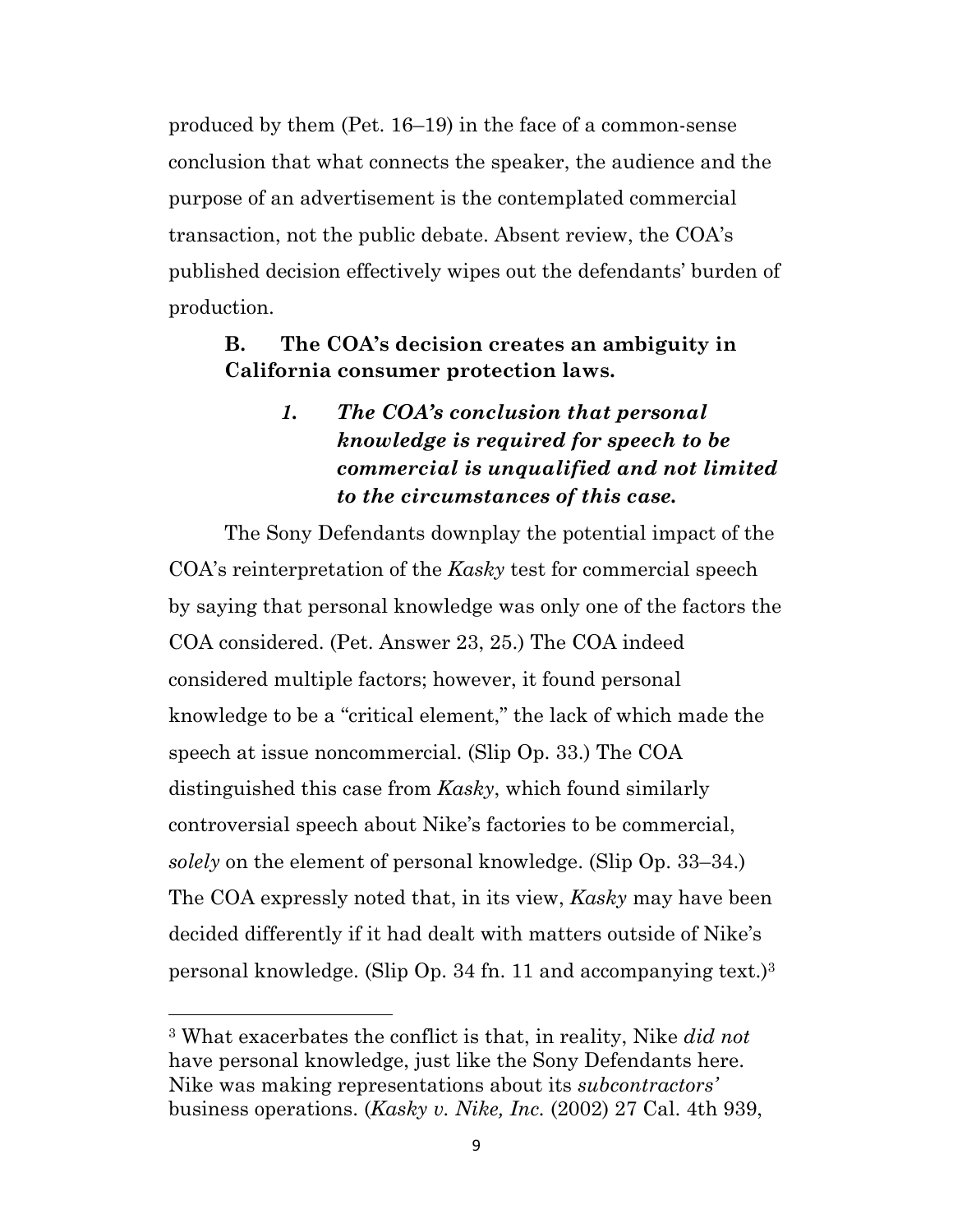The Sony Defendants argue their speech was properly characterized as noncommercial because they not only lacked personal knowledge of the singer's identity but had "no means of verifying" it, and the controversy was "irresolvable." (Pet. Answer 23, 25-26; Slip Op. 34 n. 12 and accompanying text [suggesting that lack of actual knowledge meant the Sony Defendants had to rely on the information available to them, which made their statements opinions]; 40 n. 18.) This reasoning improperly conflates the Sony Defendants' failure to verify the truth of their statements with the proposition that these statements are not susceptible to verification as opinions. (*Milkovich v. Lorain Journal Co.* (1990) 497 U.S. 1, 21.) The identity of the singer was a verifiable fact known to defendants Cascio and Porte, as well as to Jason Malachi, the alleged real singer on the Cascio recordings. (CT 1:120 [FAC ¶ 32a].) That the Sony Defendants failed to obtain knowledge of this fact and resolve the controversy does not make it "irresolvable." (*See Omnicare, Inc. v. Laborers* 

<sup>947.)</sup> Like the Sony Defendants, defenders of Nike argued that Nike had limited opportunity to verify the conditions at the factories. (*Nike, Inc. v. Kasky*, 2003 WL 836205 (U.S.), ["human rights activists in Vietnam or Thailand may well be better able to verify working conditions at a plant in their country than the Nike executives in Beaverton, Oregon"]; *Nike, Inc. v. Kasky*, 2003 WL 836403 (U.S.), 20 (U.S.Amicus.Brief, 2003) ["speech on matters of public concern that do not directly relate to the characteristics of a product or service offered for sale (e.g., speech on an overseas labor policy) are far less easily verified."].) What matters, is that, just like the Sony Defendants, Nike was *in a better position* to verify the truth of its factual assertions than its audience, and thus it made sense to place the burden of the mistake on Nike, and not the audience.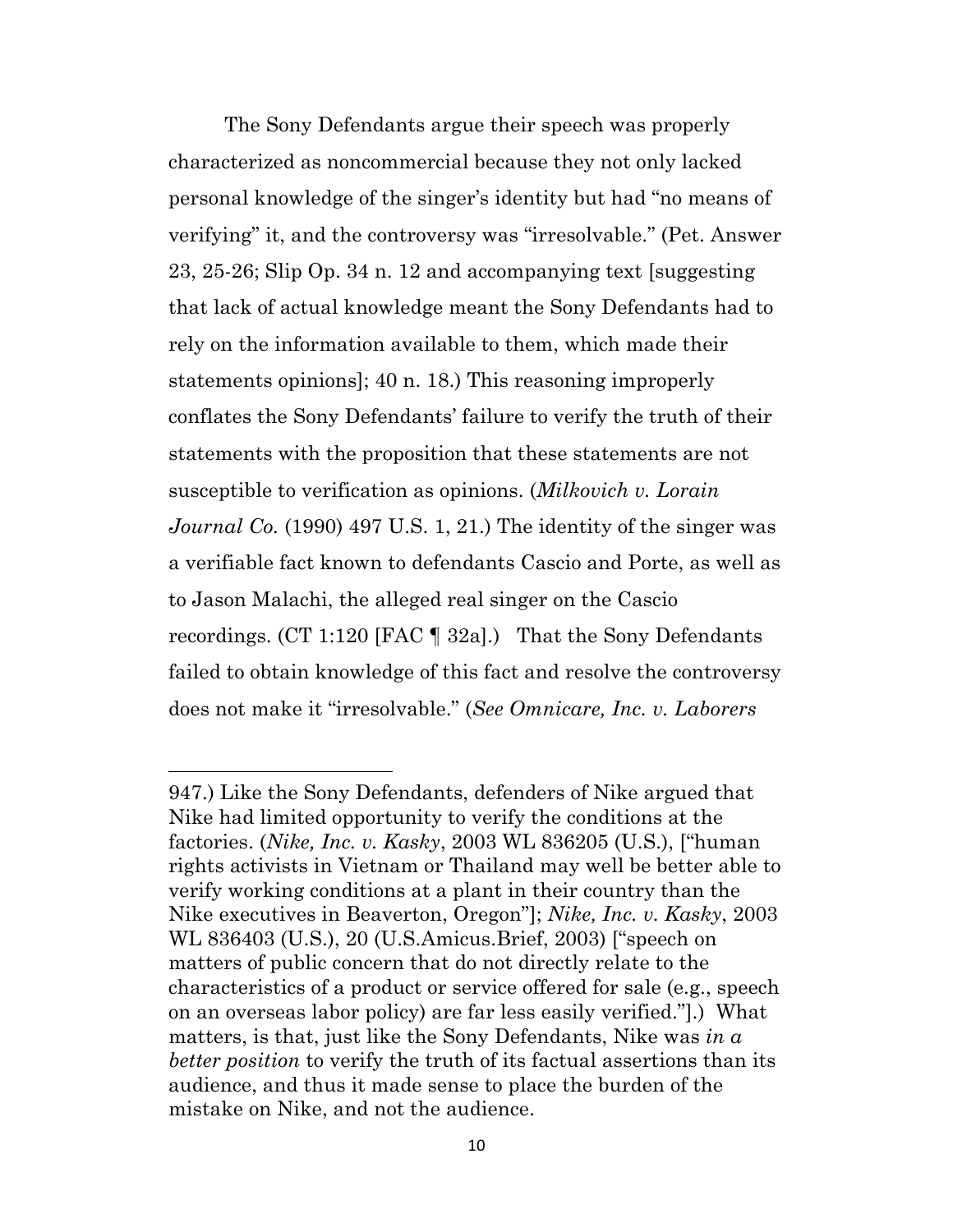*Dist. Council Const. Industry* (2015) 575 U.S. 175, 183-184 [explaining why a company CEO's statement "The TVs we manufacture have the highest resolution available on the market" is a statement of fact even if the CEO does not know of the competitor's higher resolution TV].) Indeed, the Sony Defendants stipulated, for purposes of the anti-SLAPP motion, that Serova would prove that the vocals were not Jackson's. It is simply illogical for the COA to hinge its decision on the nonverifiability of a fact that the Parties agreed was verifiable.

From the legal standpoint, only *principal* verifiability can support a distinction between opinions and facts because it provides a bright line between statements that are not susceptible to verification ("The weather is lovely") and statements that are ("The vocalist on this song is Michael Jackson"). (*Milkovich, supra,* 497 U.S. at 21.) Contrast that with *practical* verifiability that the Sony Defendants argue for and the COA relied on. Statements uttered in the sales context fall on the infinite spectrum of practical verifiability: from those that are easy for the seller to verify (the highlighter labeled "red" is in fact blue), to statements that may be very expensive to verify (the labor conditions in foreign subcontractors' factories), to statements that may be difficult to verify and require timeconsuming investigation (who the vocalist is on a dubious song), to statements that are practically impossible for the seller to verify (whether peaches sold in the seller's store were organically grown). If practical verifiability is adopted in place of principal verifiability as the standard for determining what statements are

11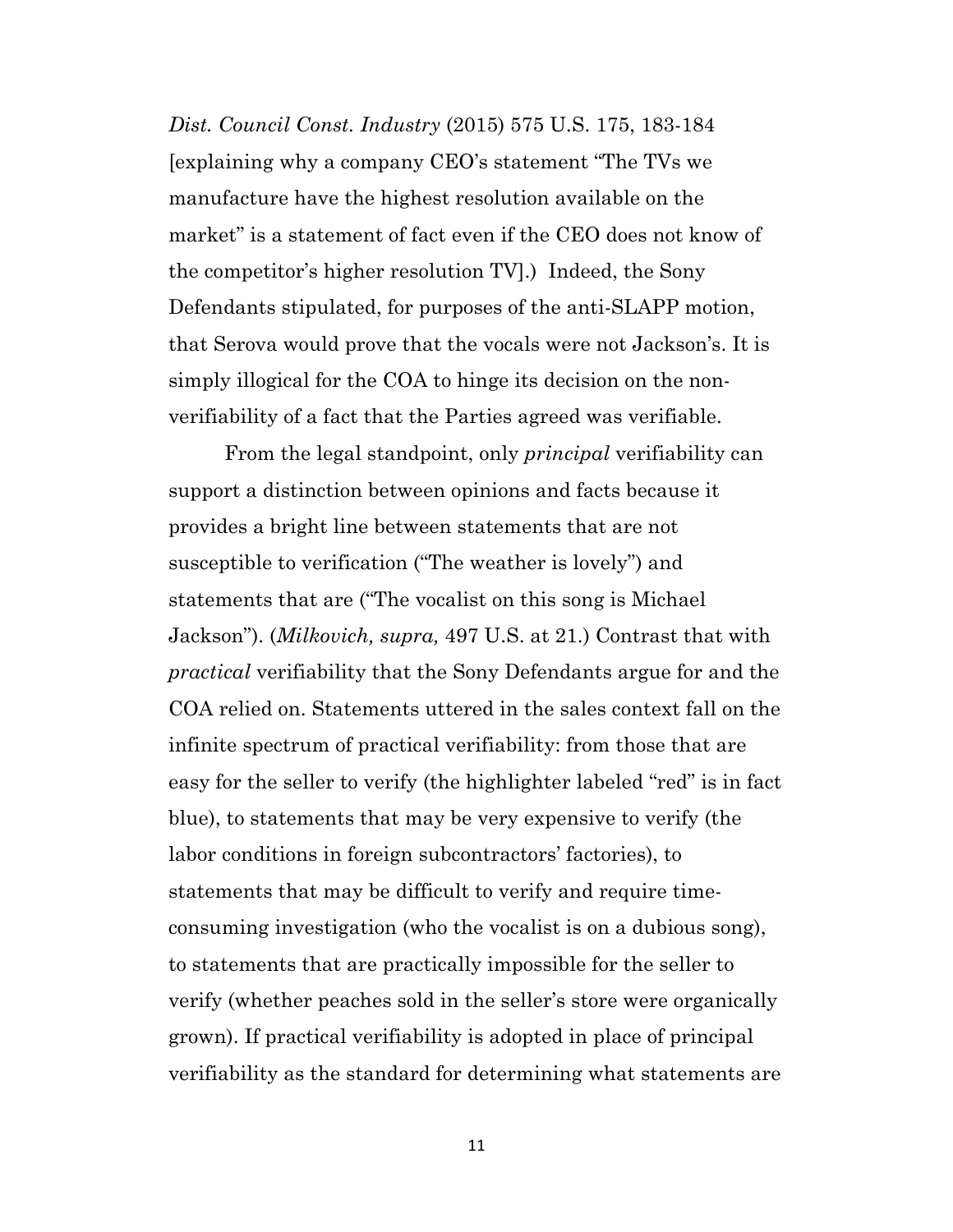factual and actionable, where exactly do the Sony Defendants and the COA propose to draw the line?

And how would a consumer discern that line when making the purchase decision? For example, in this instance, the album cover and the video commercial give the consumer no clues that the attribution of the album to Jackson is the record company's opinion about matters that were difficult to verify. Not only is the identity of a song's vocalist an obviously factual question in the mind of an average consumer, but record companies typically know such facts because they advance money for and oversee the recording process. Nothing in the advertisements tells the consumer that this was not the case here.

Neither personal knowledge, nor practical verifiability is a workable standard in the context of consumer protection laws, because these factors are determined by the specifics of the seller's business, which are generally not known to the consumer. Yet, the COA introduced both standards into California law.

## *2. The COA decision makes speech not actionable under the UCL, CLRA or FAL absent the speaker's personal knowledge of falsity.*

The Sony Defendants argue that the COA did not import scienter into the UCL and CRLA (Pet. Answer 26–27), but the COA's decision has such a result. The COA's analysis of *Kasky* is not fact-specific. (Slip Op. 31–32, 33–34.) And this analysis does result in an unqualified conclusion that speech is not commercial absent "the critical element of personal knowledge" by the defendant. (Slip Op. 33.) In other words, absent such knowledge,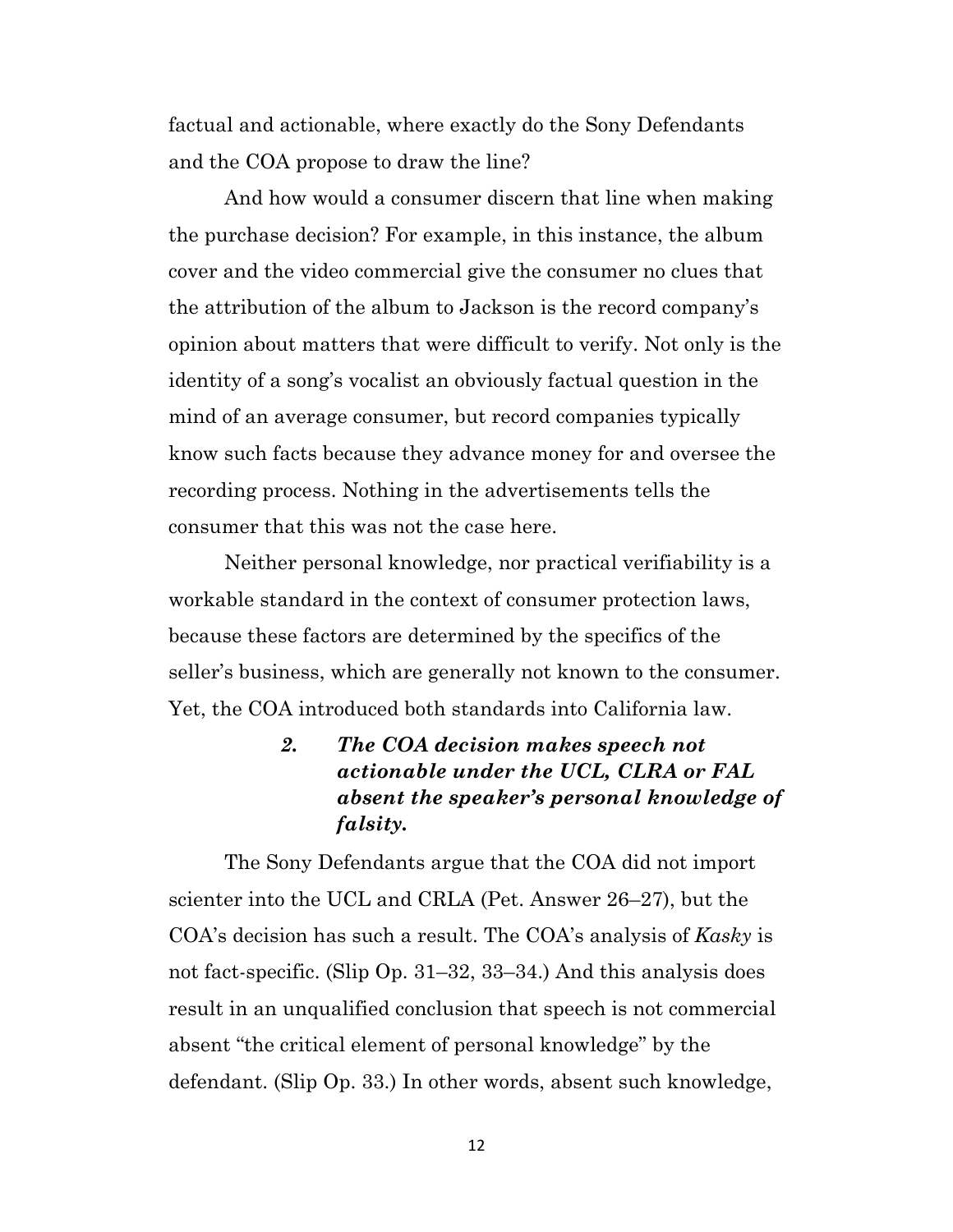the speech is not actionable under the UCL, CLRA or FAL. Which is the same as to say no one can be liable under these statutes for inadvertent or negligent falsehoods—the plaintiff must establish not just scienter, but personal, first-hand knowledge.

The CLRA's defense of bona-fide error is rendered obsolete. As the Sony Defendants correctly point out, "it applies only if the challenged statements are commercial speech." (Pet. Answer 27.) Per the COA's decision, however, the statements are commercial only if the defendant has personal knowledge of the matters he speaks about. No such defendant, to whom the bona fide error defense becomes available, would ever be able to raise it because errors made knowingly are not "bona fide" by definition.

*Kasky* does indeed contain language saying that Nike could "readily verify" the truth of its factual assertions, on which the COA relied. (*Kasky v. Nike, Inc.* (2002) 27 Cal.4th 939, 963; Slip Op. 32.) And in discussing the policy for denying protection to false commercial speech, *Kasky* notes that such policy assumes commercial speech "describe[s] matters within the personal knowledge of the speaker or the person whom the speaker is representing." (*Kasky,* at 962.) Courts have relied on this language in the past, too. (*See Bernardo v. Planned Parenthood Fed'n of Am.* (2004) 115 Cal. App. 4th 322, 348 [citing *Kasky* for this proposition].4) However, as this decision demonstrates, taken

<sup>4</sup> In *Bernardo*, the lack of personal knowledge, although noted by the court, was incidental to the fact that the statement was not susceptible to proof at the time it was made. Additionally, unlike here, the speech was not made in connection with a sale of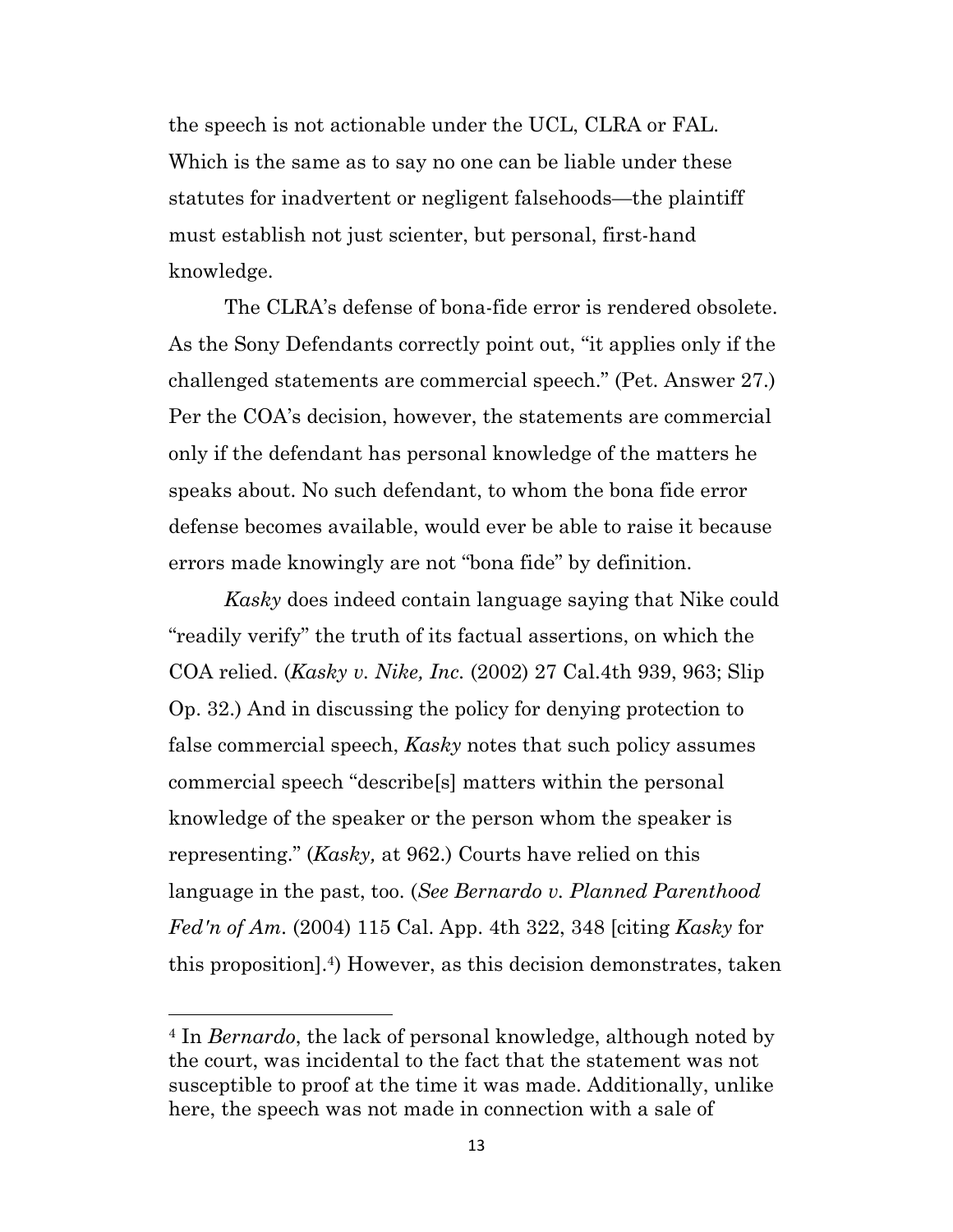to the extreme, this language has the potential to wipe out a large portion of the California consumer protection laws. To avoid this result now and prevent it in the future, this Court should grant review and clarify what, if any, weight lower courts should afford to *Kasky's* language about the speaker's "personal knowledge" or ability to "readily verify" its claims in the consumer protection context.

### *3. Holding sellers liable for false attribution of creative works does not create constitutional infirmities.*

The Sony Defendants argue that the COA's decision is carefully crafted to protect their First Amendment rights from remedies chilling creative speech, such as withholding music from release (Pet. Answer 9), selling it without attribution (*ibid.*), compelling a disclosure of the controversy to consumers (*ibid.*), or compelling the Sony Defendants to present views with which they disagree (Pet. Answer 28). But a false advertising lawsuit seeks none of these extraordinary remedies.

As discussed in the petition (Pet. 34), to avoid liability, the Sony Defendants had to be right in their attribution of the Cascio recordings to Jackson, or represent that their attribution was a belief and not a fact (e.g., "Tracks 3, 5 and 7 are believed to be sung by Michael Jackson"). Such disclosure neither forces the Sony Defendants to express views with which they disagree, nor burden the distribution of the Cascio recordings. It makes the

products or services, and the defendant's website indicated that the statement reflected its "position" (i.e. was an opinion). (*Bernardo, supra,* 115 Cal. App. 4th at 348, 350.)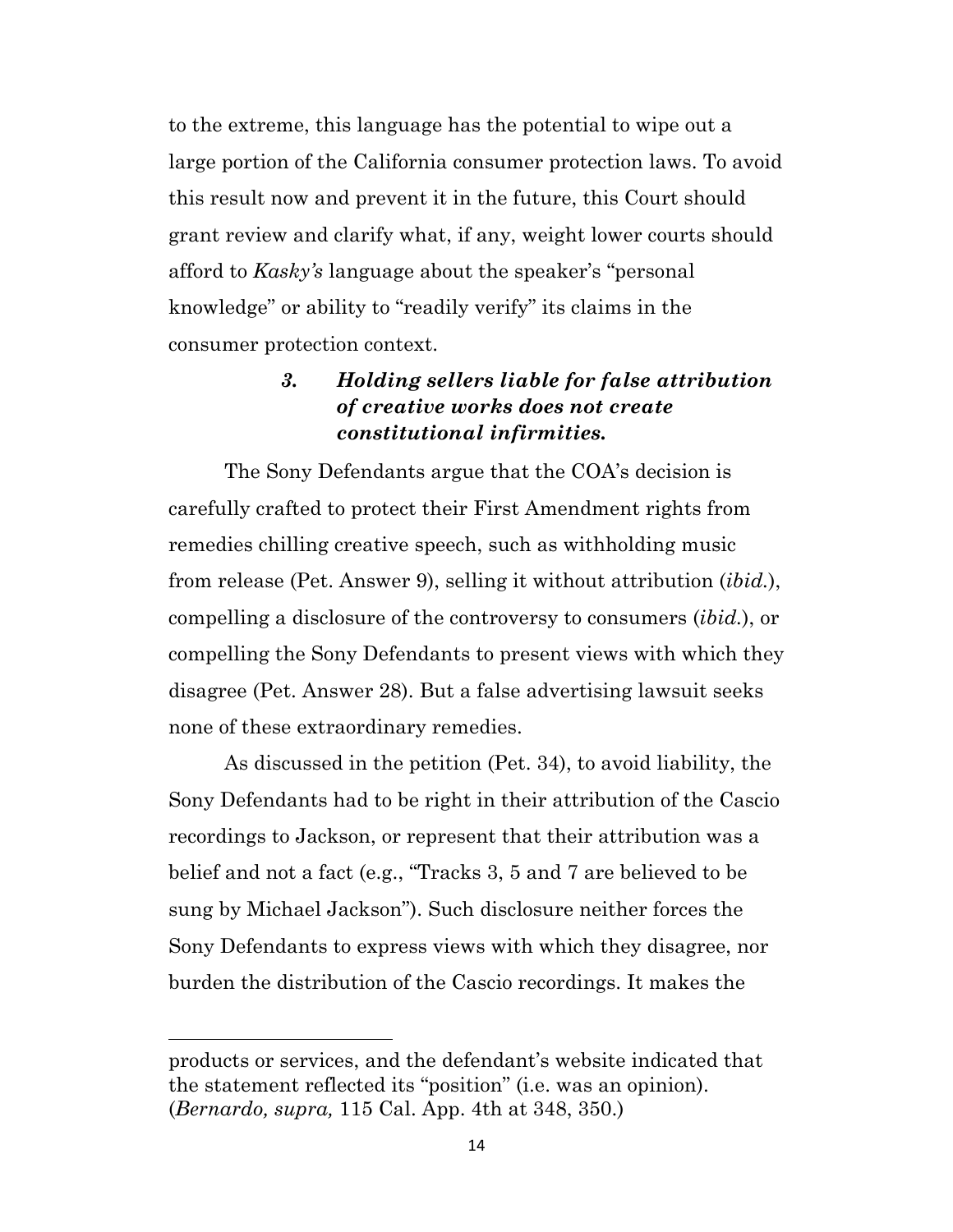album cover as a whole not misleading, allowing the Sony Defendants to use the cover image and title of their choice. It accurately reflects the Sony Defendants' position argued before the court (that they did not know who the singer was but believed it was Jackson), at the same time alerting consumers of the risk that the singer on these recordings may be someone else. It is constitutionally permissible and recommended by the United States Supreme Court. (*In re R.M.J.* (1982) 455 U.S. 191, 203 ["the remedy [to false or misleading advertising] in the first instance is not necessarily a prohibition but preferably a requirement of disclaimers or explanation."[1].)<sup>5</sup> But when the Sony Defendants chose to state as a fact that the singer on the Cascio recordings was Jackson, they assumed the risk of liability should the songs turn out to be forgeries.

Because the regulation of misleading advertising in this case does not burden the creation or distribution of music, this case does not raise any constitutional concerns beyond those implicated in typical regulation of false commercial speech. Instead of striking a sensible balance between consumer rights and the Sony Defendants' First Amendment right, the COA's decision causes confusion and undermines California consumer protection laws.

<sup>5</sup> Product distributors routinely provide such disclosures. For example, the statement "May contain traces of nuts" on the list of food ingredients allows the food distributor to avoid liability for harm to consumers when the distributor is not entirely sure that its assessment of the product's ingredients is accurate.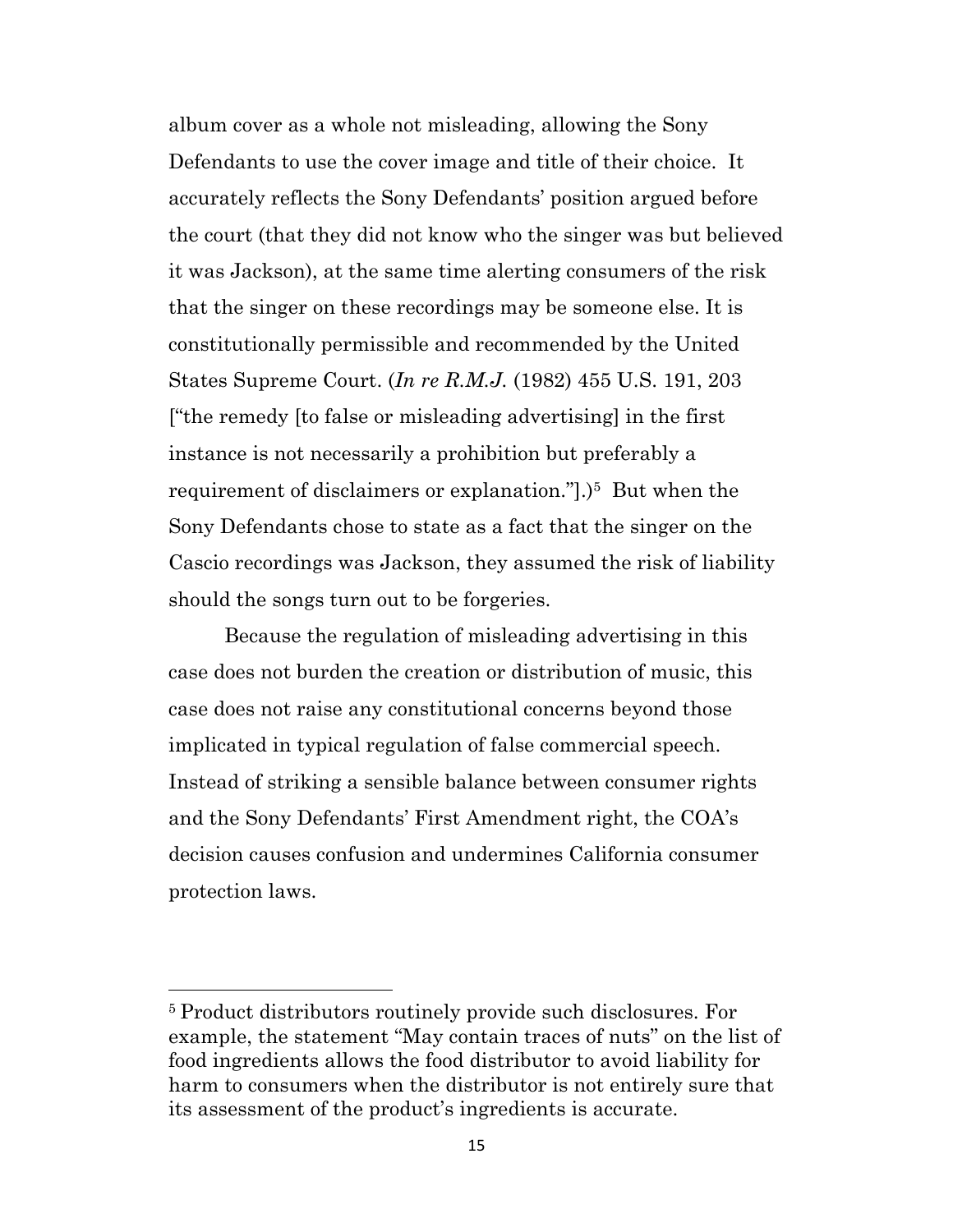#### *4. The decision effectively immunizes sales of art forgeries.*

Finally, the Sony Defendants' dismissal of the consequences of this precedent defies reason. (Pet. Answer 30– 31.) There can be no question that, absent reversal, the COA's decision will result in immunity for false attribution of art by resellers. The COA concluded that lack of personal involvement in the creation of the work immunizes the seller's false attribution of the work. (Slip Op. 34 n. 12.) Art dealers and publishers are never involved in the creation of the work, and thus always lack personal knowledge. Their means to verify the authorship are not unlike those of the Sony Defendants. Under this precedent, art dealers and publishers can continue selling forged works with immunity based on the lack of personal knowledge of forgery and the existence of a controversy between the forger and previous buyers.

The facts of this case illustrate the problem. Plaintiff can continue the fraud case against defendants Cascio and Porte seeking damages for the class for past misrepresentations.<sup>6</sup>

<sup>6</sup> Plaintiff's brief on appeal noted that it was unclear whether defendants Cascio and Porte alone could pay damages compensating consumers for the loss they sustained in reliance on the misrepresentations. (RB 56.) The Sony Defendants have repeatedly twisted these words presenting them as Plaintiff's "admission" that she sued them because of "deeper pockets." (Pet. Answer 9 fn. 3.) It is not the depth of the Sony Defendants' pockets that matters, but that they, as the seller, appropriated the bulk of revenues from the forged songs, which Cascio and Porte may not be able to replace. Now the Sony Defendants argue for the right to retain those ill-gotten revenues. There is no reason to allow this; nor is there anything untoward in Plaintiff's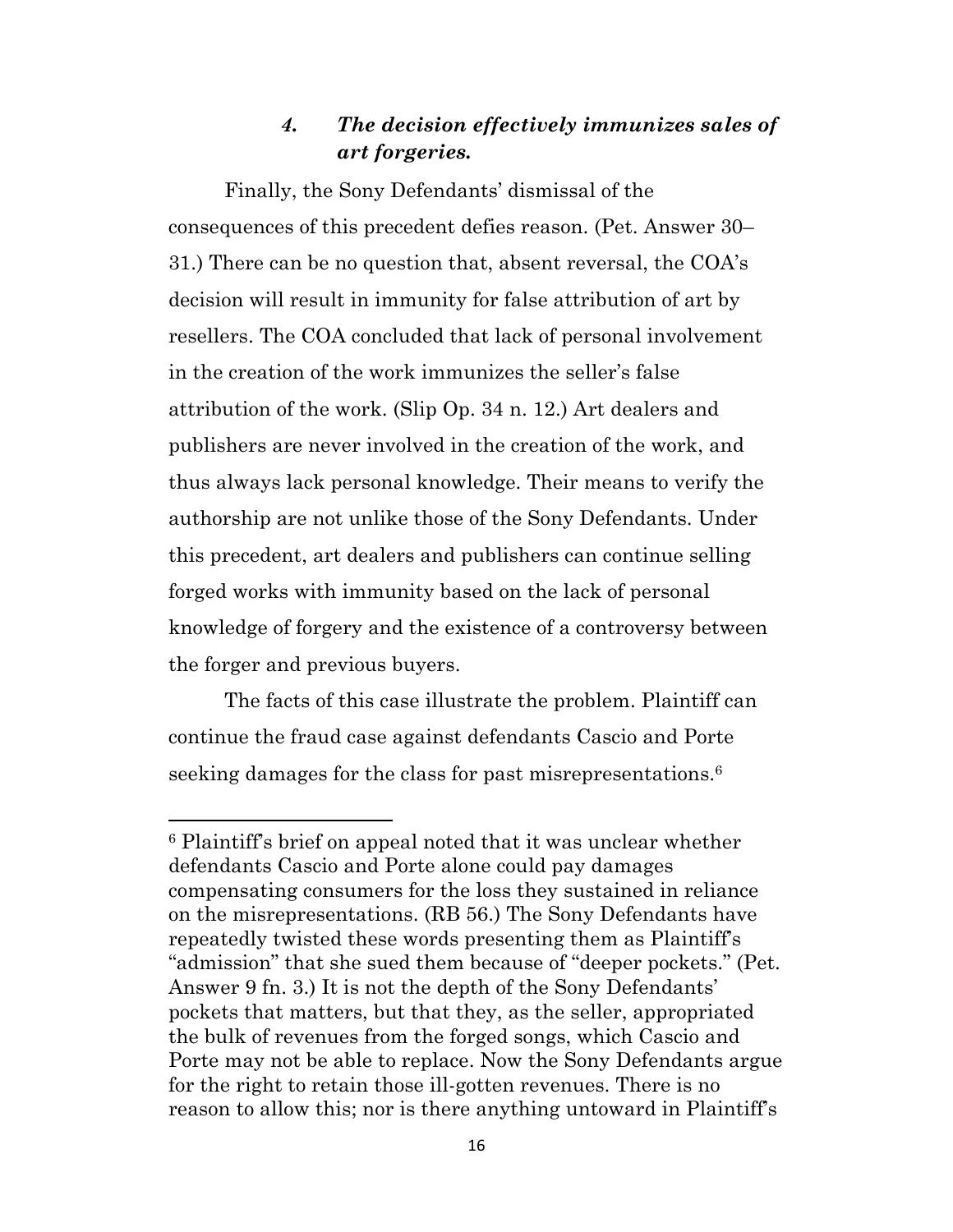However, Cascio and Porte are not the ones selling the *Michael* album. They have not spoken about the Cascio recordings since 2010 and are not actively perpetuating the harm. It is the Sony Defendants who have continued selling the Cascio recordings misrepresenting them to consumers as Michael Jackson songs for the past nine years and will continue to do so to generations of new unwitting consumers. The COA's decision prevents Plaintiff from enjoining these continued misrepresentations, effectively immunizing them well into the future.

### **C. The COA's decision creates a far-reaching precedent.**

The Sony Defendants argue that the COA's decision is narrow because the COA stated its holding was "based on the record in this case and the issues that have been appealed" and that it did not "purport to decide whether statements in another context concerning the marketing of creative works might constitute commercial speech." (Answer, at 6, 31–32; Slip Op. 42). However, these qualifications do not limit the breadth of the precedent in any way.

The first assertion states the given. Any decision by any court of appeal—including all published decisions—is "based on the record before the court and the issues that have been appealed." A court of appeal does not have jurisdiction to go beyond these bounds. The COA made this statement merely to

expectation that consumers receive a full refund for their losses from all responsible parties—to the contrary, that is the very purpose of consumer class actions.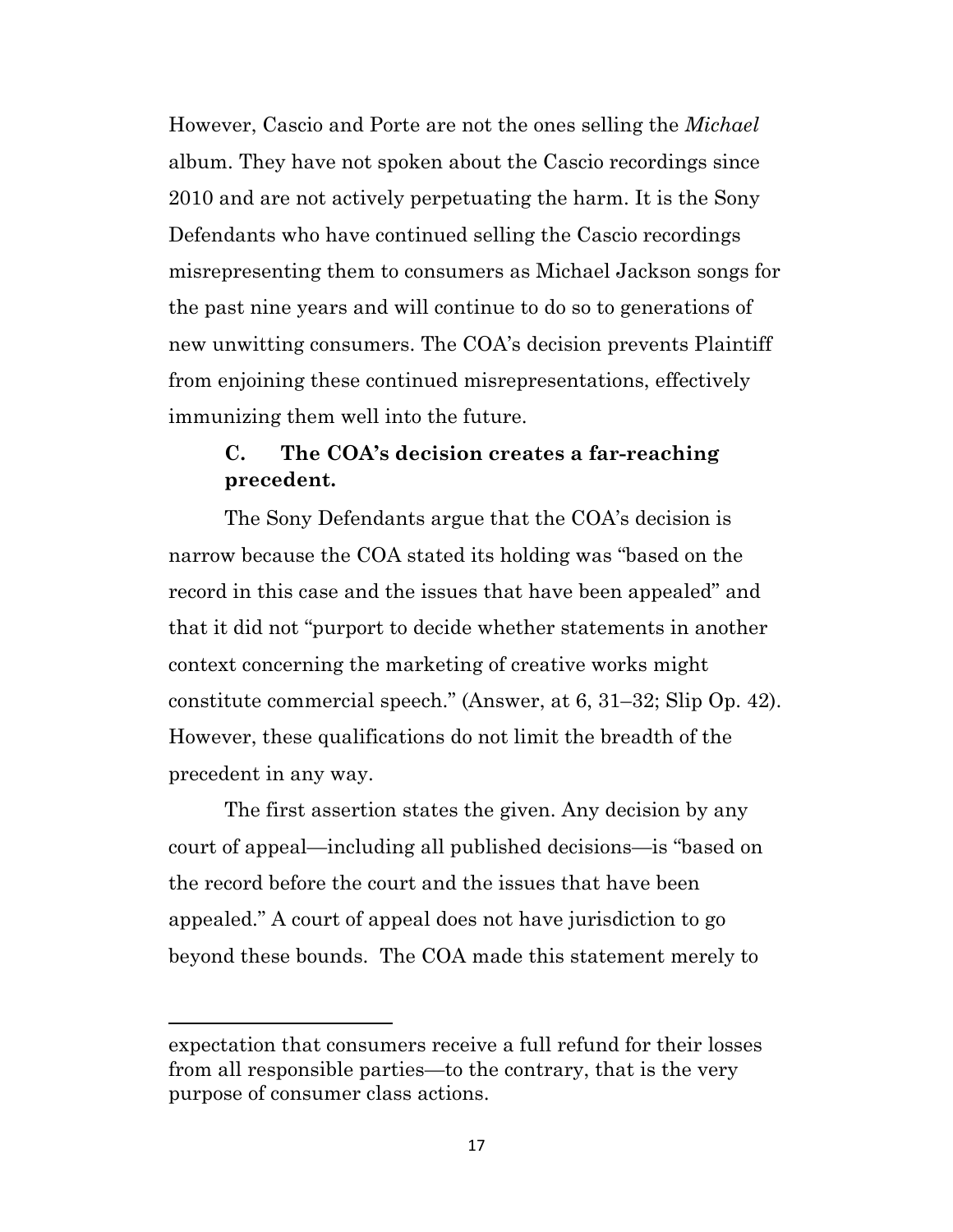stress it did not opine on the validity of claims against the defendants who had not appealed the trial court's ruling. (Slip Op. 42.)

The second statement conveys the COA's position that not every kind of false advertisement by a media company is immune to consumer challenges and that in "another context", such as when the record label misrepresents that a particular song is included in the album, "marketing of creative works might constitute commercial speech." (Slip Op. 40–41, 42). However, the most significant allegations of misrepresentation concerning creative works arise in the context of forgery, i.e., misrepresentation about the work's author, and fall squarely under this precedent, which makes it important.

More importantly, the COA's language goes well beyond the facts of this case. The most dangerous fallacies of the COA's *FilmOn* analysis—the conflict the decision created with cases such as *All One God Faith*, or the dismissal of defendants' burden of production—did not depend on the fact that the product was a creative work. Nor did the COA's analysis of *Kasky* depend on the type of the advertised product. As noted above, the COA opined that *Kasky* itself—the case involving speech about labor practices at *sports apparel* factories—might have been decided differently if Nike spoke about an independent supplier versus a subcontractor. (Slip Op. 34 n. 11.) Sellers of all types of products will undoubtedly cite this decision as controlling and allowing them to make misrepresentations in sales so long as they were

18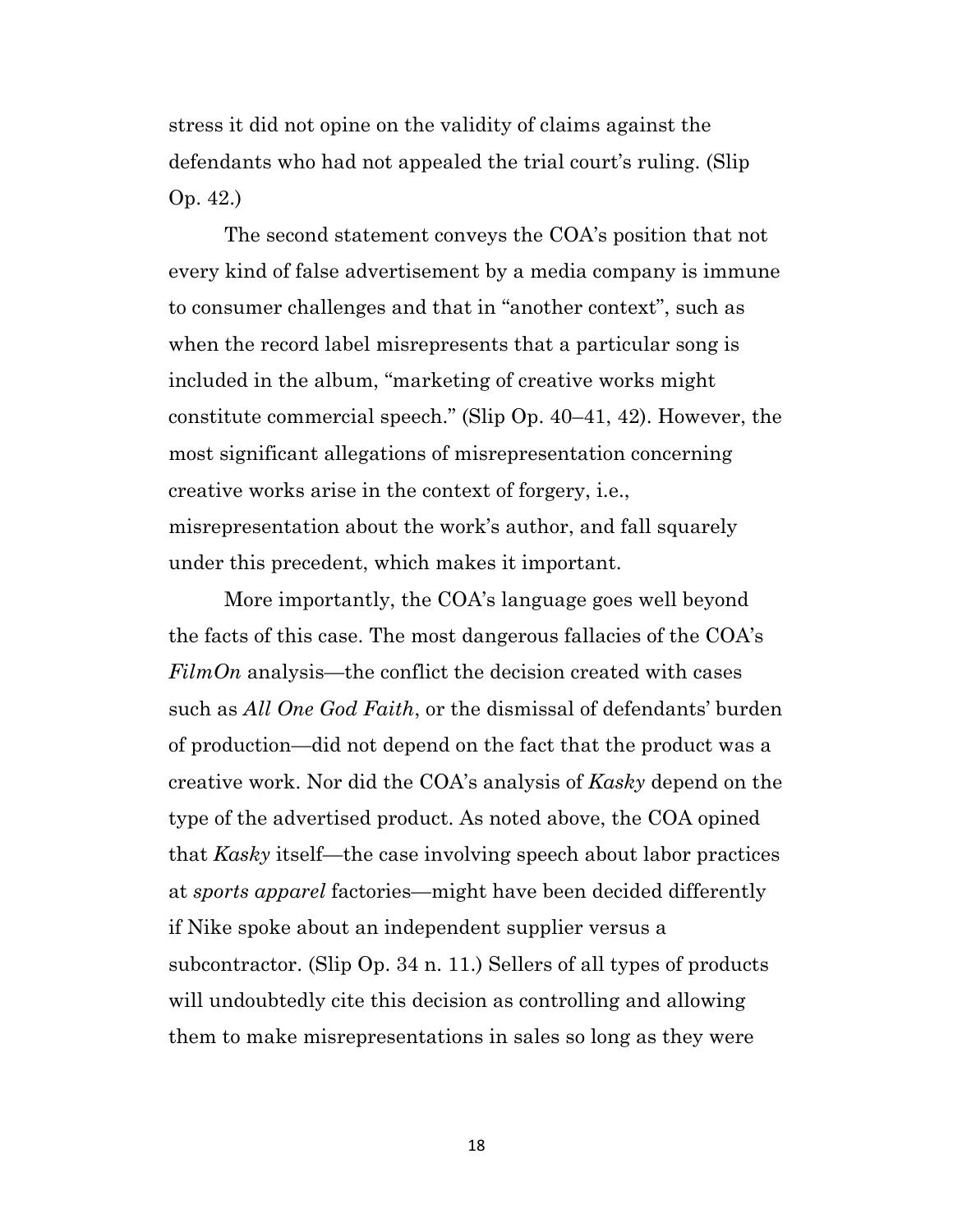not personally involved in every step of the manufacturing process.

The COA's certification of the decision for publication clearly shows that the COA did not intend to limit the decision to the facts of the present case, but meant to issue a guideline for courts down the line in a variety of anti-SLAPP and false advertising scenarios.

#### **III. CONCLUSION**

This Court's initial grant of review in this case was in anticipation of the then undecided outcome of *FilmOn*. Inferentially, it was an acknowledgement that *FilmOn*'s outcome could impact speech in the marketplace—in advertising and on product labels. The opinion in *FilmOn*, and especially its emphasis on context, reflects this Court's recognition that there is a delicate balance between the First Amendment rights of those involved in commerce, like FilmOn and Sony Music, and the rights of consumer audiences when such businesses engage in "speech" in the promotion and labeling of commercial products. The COA undermined that balance by a failure, in a sales campaign context, to adhere to *FilmOn*, *Kasky* and California's consumer protection laws.

Commercial selling and buying is a pervasive aspect of life. It is extremely important that a clear and accurate picture of the rights of Californians, and the obligations of the businesses they interact with, exist. Review is necessary to realize this important goal.

19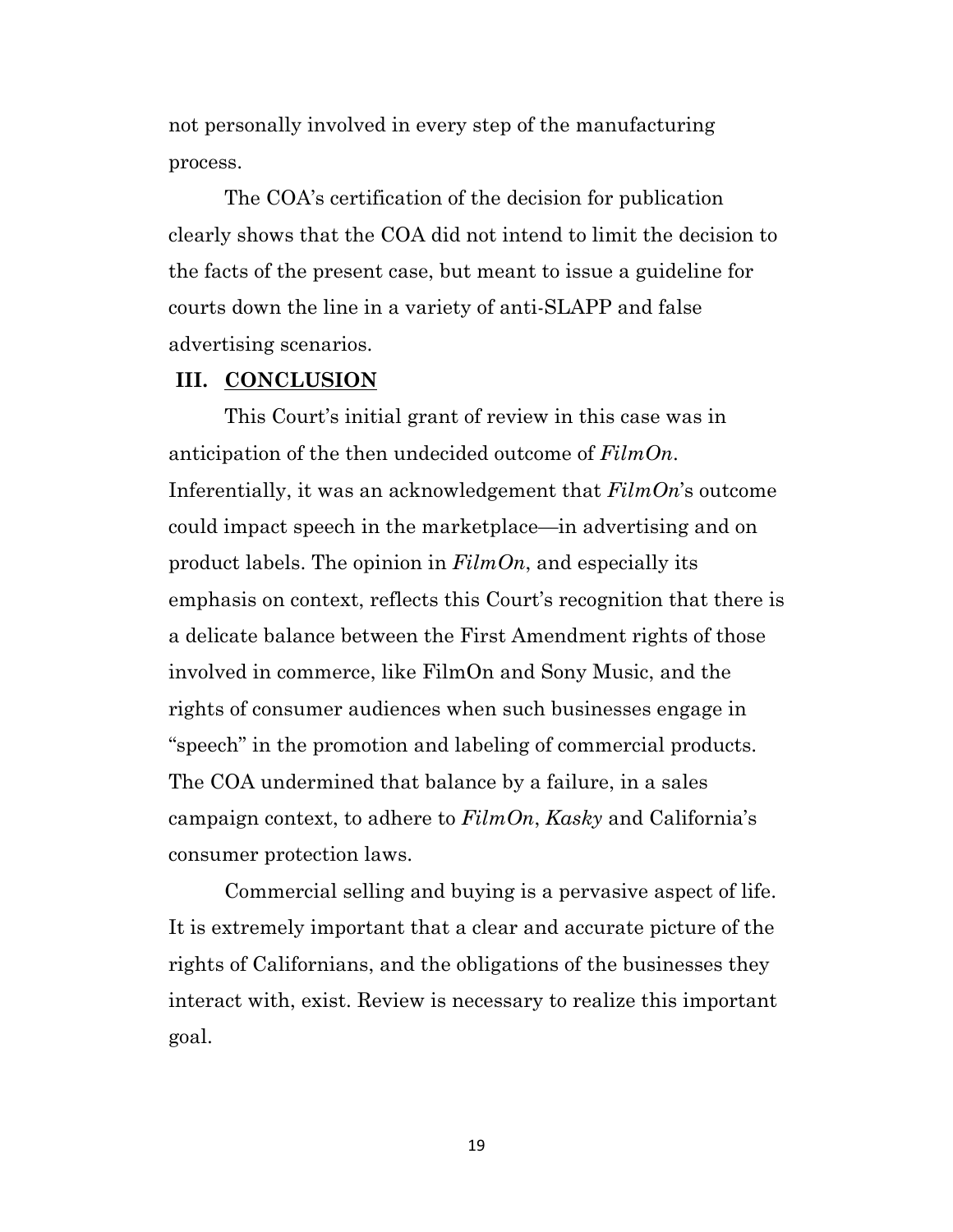Dated: March 19, 2020 Respectfully Submitted,

/s/

By: JEREMY F. BOLLINGER Attorneys for Plaintiff and Petitioner VERA SEROVA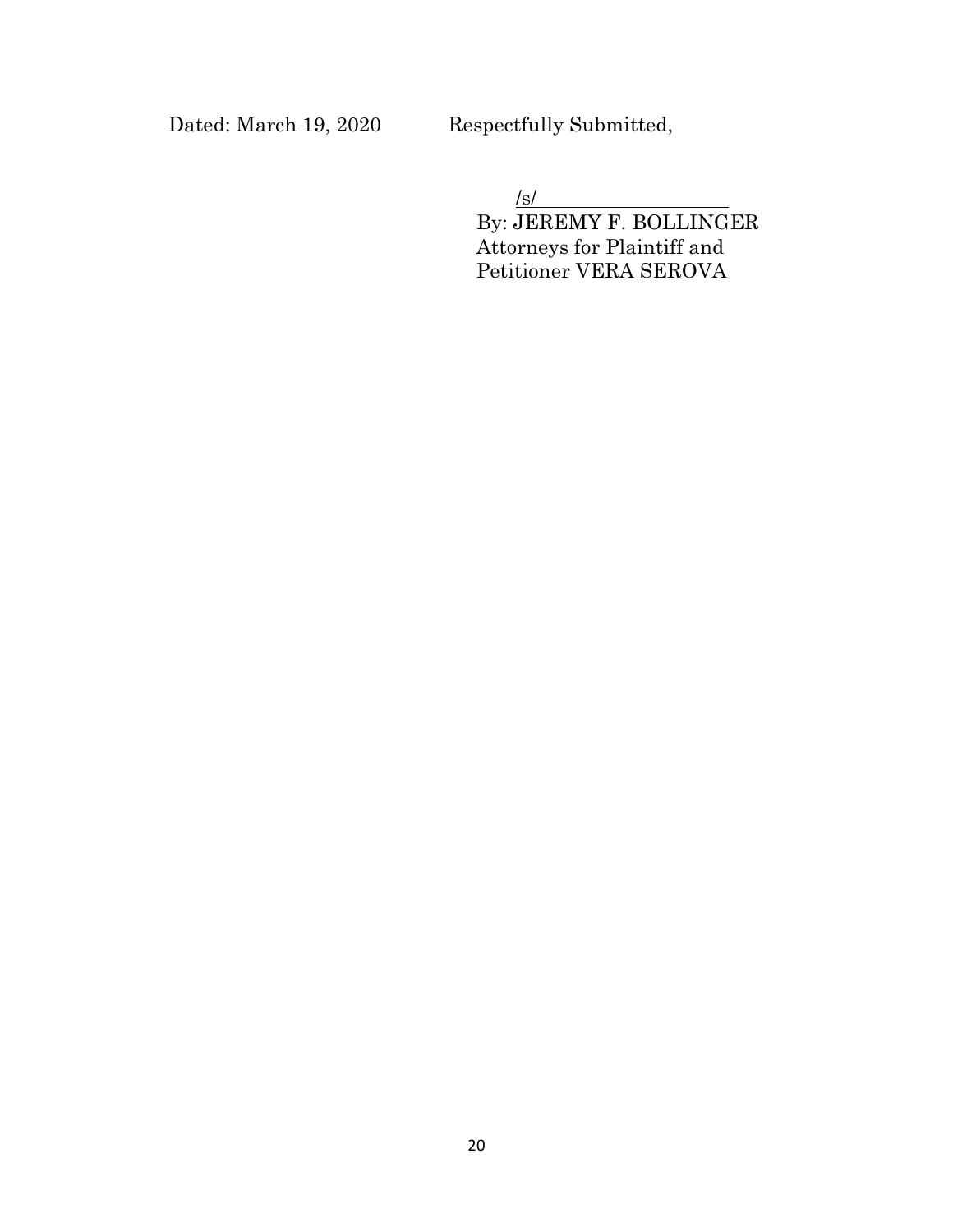#### **RULE 14 CERTIFICATE OF COMPLIANCE**

Counsel of Record hereby certifies that pursuant to Rule  $8.204(c)(1)$  or  $8.260(b)(1)$  of the California Rules of Court, the enclosed brief of Petitioner is produced using 13-point Century Schoolbook type including footnotes and contains approximately 4,196 words, which is less than the total words permitted by the rules of court. Counsel relies on the word count of the computer program used to prepare this brief.

Dated: March 19, 2020

 $\sqrt{s}$ /

By: JEREMY F. BOLLINGER Attorneys for Plaintiff and Petitioner VERA SEROVA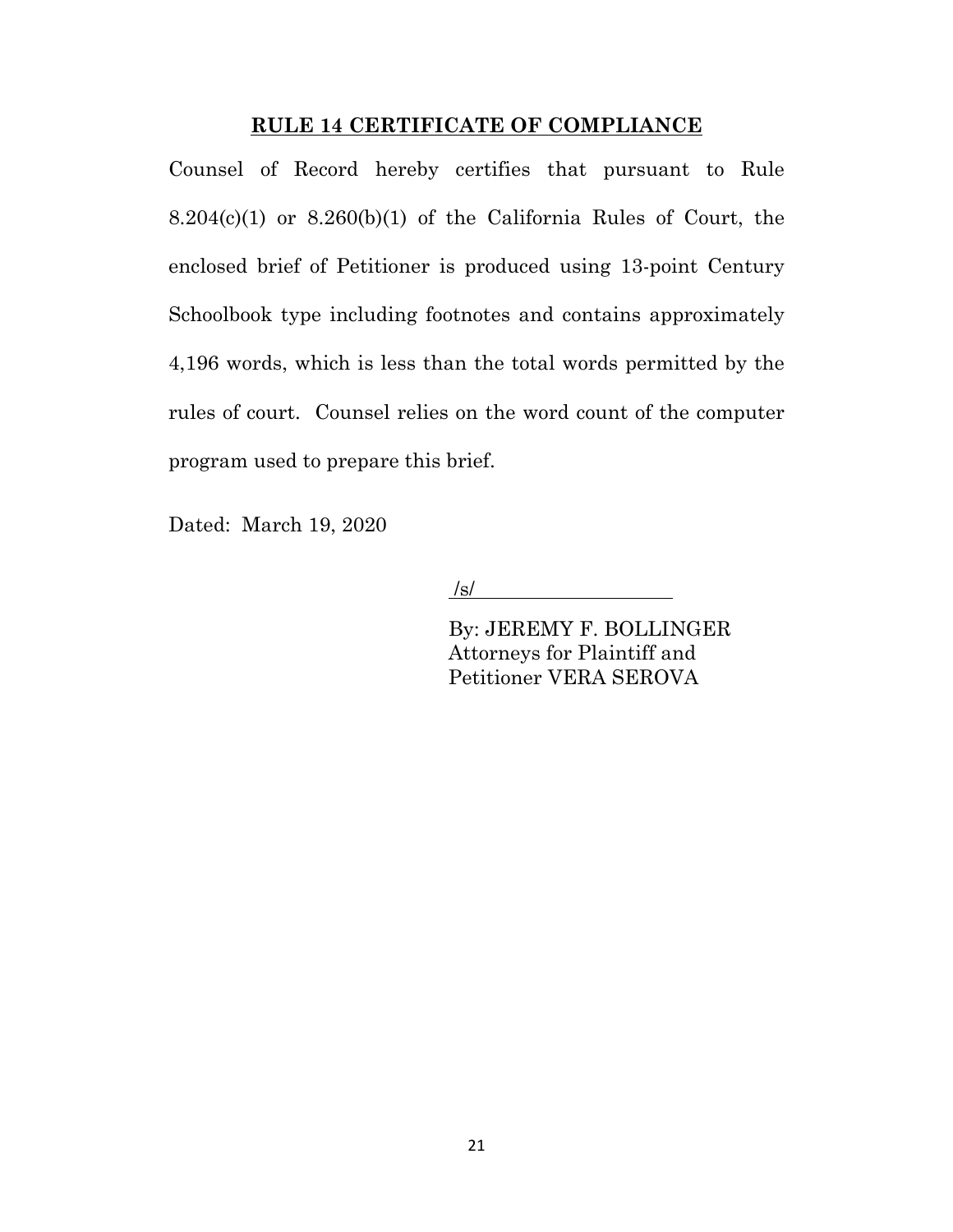#### **PROOF OF SERVICE**

I, the undersigned, declare:

- 1. That declarant is and was, at all times herein mentioned, a citizen of the United States and a resident of the County of Los Angeles, over the age of 18 years, and not a party to or interested party in the within action; that declarant's business address is 15300 Ventura Boulevard, Suite 207, Sherman Oaks, California 91403.
- 2. That on March 19, 2020 declarant served the REPLY TO PETITION FOR REVIEW by depositing a true copy thereof in a United States mail box at Sherman Oaks, California in a sealed envelope with postage fully prepaid and addressed to the parties listed on the attached service list.
- 3. That there is regular communication by mail between the place of mailing and the places so addressed.

I declare under penalty of perjury that the foregoing is true and correct. Executed this 19th day of March 2020 at Sherman Oaks, California.

/s/

By: Lea Garbe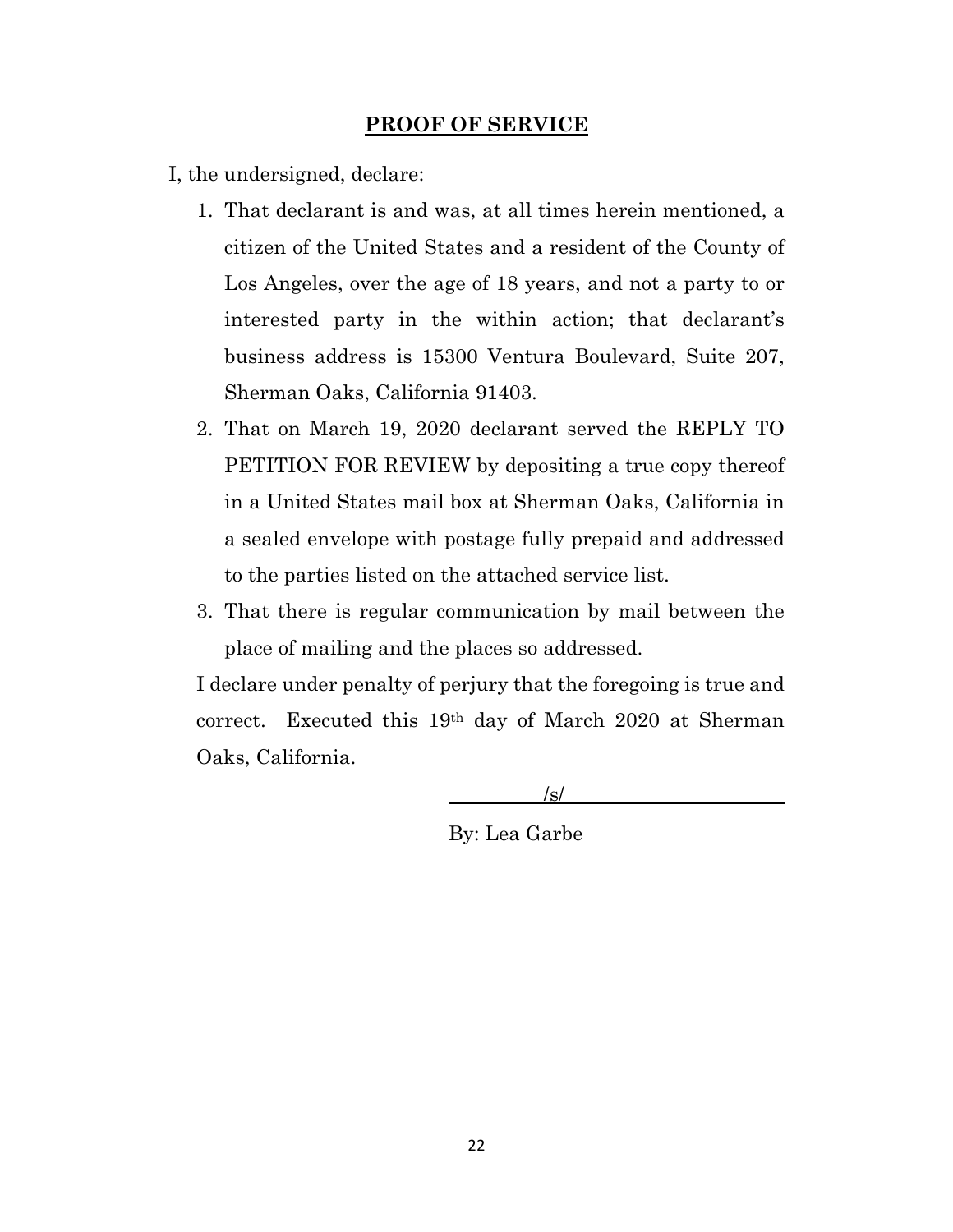#### **SERVICE LIST**

Clerk, California Court of Appeal Second District Court of Appeal Ronald Reagan State Building 300 S Spring St B-228 Los Angeles, CA 90013

Clerk, LA Superior Court 111 North Hill St. Los Angeles, CA 90012

• Office of the Attorney General • 300 South Spring Street • Los Angeles, CA 90013-1230

Los Angeles County District Attorney's Office 211 West Temple St., Suite 1200 Los Angeles, CA 90012

*Via Federal Express*

Attorney for Respondents and Defendants:

ZIA F. MODABBER ANDREW J. DEMKO CHARLOTTE S. WASSERSTEIN **KATTEN MUCHIN ROSENMAN LLP** 2029 Century Park E., Suite 2600 Los Angeles, California 90067

HOWARD WEITZMAN SUANN C. MACISAAC **KINSELLA WEITZMAN ISER KUMP & ALDISERT LLP** 808 Wilshire Blvd., 3rd Floor Santa Monica, California 90401

BRYAN FREEDMAN SEAN HARDY JORDAN SUSMAN **FREEDMAN & TAITELMAN, LLP**

1901 Avenue of the Stars, Suite 500 Los Angeles, CA 90067

*Via TrueFiling Electronic Service*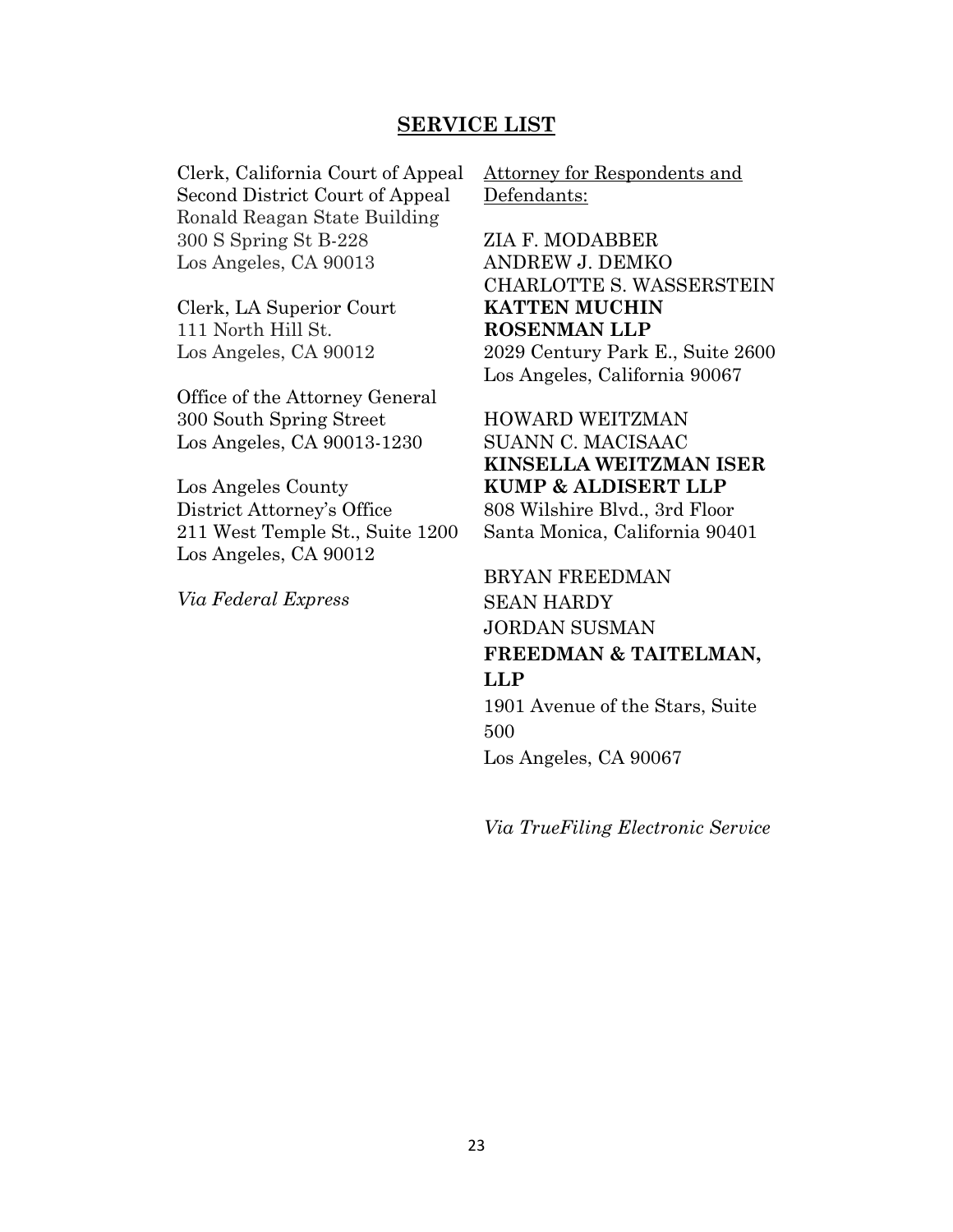#### **STATE OF CALIFORNIA**

Supreme Court of California

### *PROOF OF SERVICE*

## **STATE OF CALIFORNIA**

Supreme Court of California

#### Case Name:**SEROVA v. SONY MUSIC ENTERTAINMENT**

Case Number:**S260736**

Lower Court Case Number:**B280526**

- 1. At the time of service I was at least 18 years of age and not a party to this legal action.
- 2. My email address used to e-serve: **lea@dennismosslaw.com**
- 3. I served by email a copy of the following document(s) indicated below:

Title(s) of papers e-served:

| <b>Filing Type</b>                            | <b>Document Title</b>     |
|-----------------------------------------------|---------------------------|
| <b>REPLY TO ANSWER TO PETITION FOR REVIEW</b> | Reply to Petition - FINAL |

| Service Recipients:<br><b>Person Served</b> | <b>Email Address</b>             |          | Date / Time       |
|---------------------------------------------|----------------------------------|----------|-------------------|
|                                             |                                  | Type     |                   |
| Jeremy Bollinger                            | $\vert$ jeremy@mossbollinger.com | e-       | 3/19/2020 1:31:42 |
| Moss Bollinger, LLP                         |                                  | Serve PM |                   |
| 240132                                      |                                  |          |                   |
| Bryan Freedman                              | bfreedman@ftllp.com              | $e-$     | 3/19/2020 1:31:42 |
| Freedman & Taitelman, LLP                   |                                  | Serve PM |                   |
| 151990                                      |                                  |          |                   |
| Howard Weitzman                             | hweitzman@kwikalaw.com           | $e-$     | 3/19/2020 1:31:42 |
| Kinsella Weitzman Iser Kump & Aldisert LLP  |                                  | Serve PM |                   |
| Zia Modabber                                | zia.modabber@kattenlaw.com e-    |          | 3/19/2020 1:31:42 |
| Katten Muchin Rosenman LLP                  |                                  | Serve PM |                   |
| 137388                                      |                                  |          |                   |
| Zia Modabber                                | zia.modabber@katten.com          | le-      | 3/19/2020 1:31:42 |
| Katten                                      |                                  | Serve PM |                   |
| 137388                                      |                                  |          |                   |
| Lea Garbe                                   | lea@mossbollinger.com            | $e-$     | 3/19/2020 1:31:42 |
| Moss Bollinger LLP                          |                                  | Serve    | PM                |
| Dennis Moss                                 | $d$ ennis@mossbollinger.com      | $e-$     | 3/19/2020 1:31:42 |
|                                             |                                  | Serve PM |                   |
| 77512                                       |                                  |          |                   |

This proof of service was automatically created, submitted and signed on my behalf through my agreements with TrueFiling and its contents are true to the best of my information, knowledge, and belief.

I declare under penalty of perjury under the laws of the State of California that the foregoing is true and correct.

3/19/2020